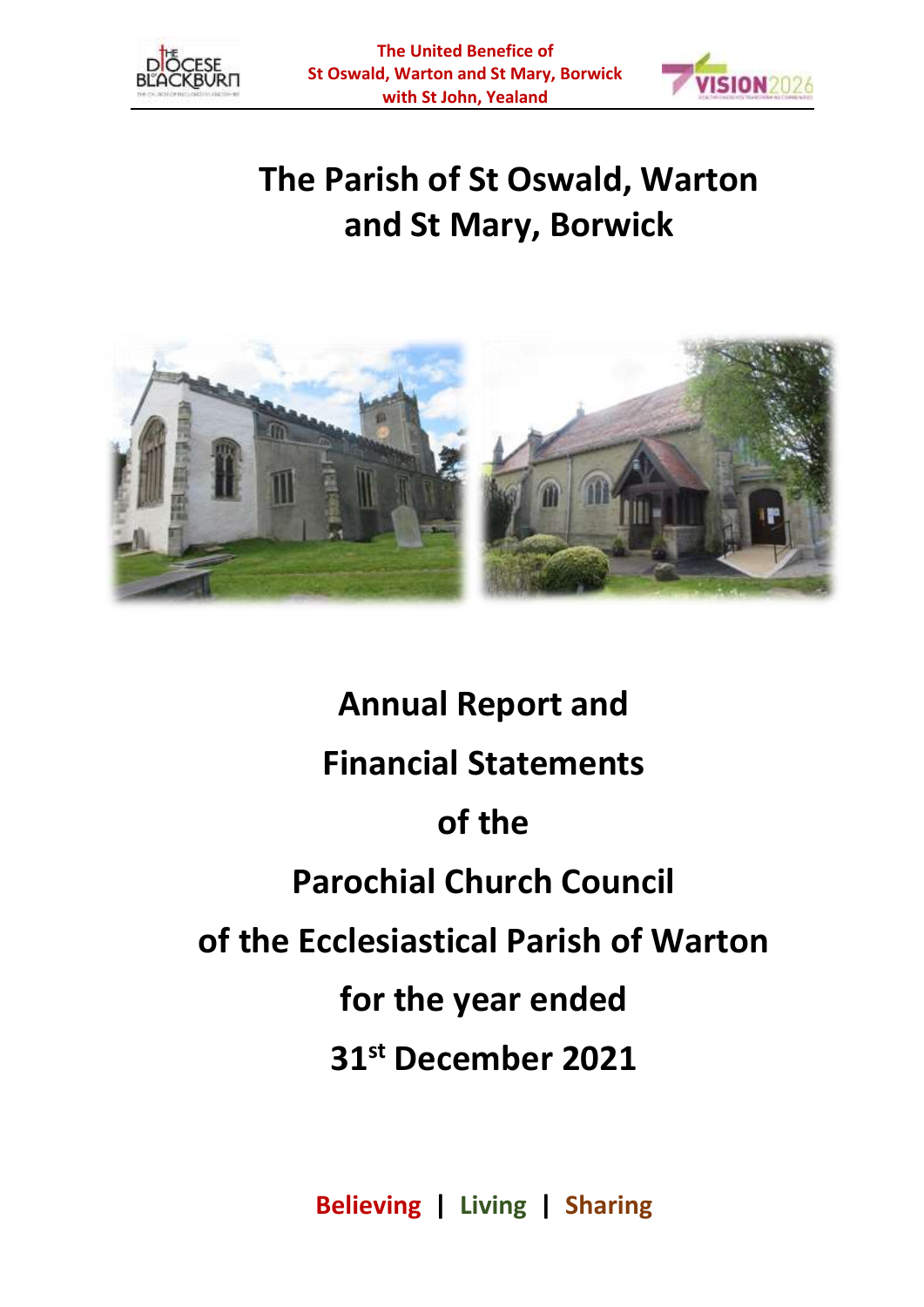This page intentionally left blank

<u> 1980 - Johann Barbara, martxa amerikan per</u>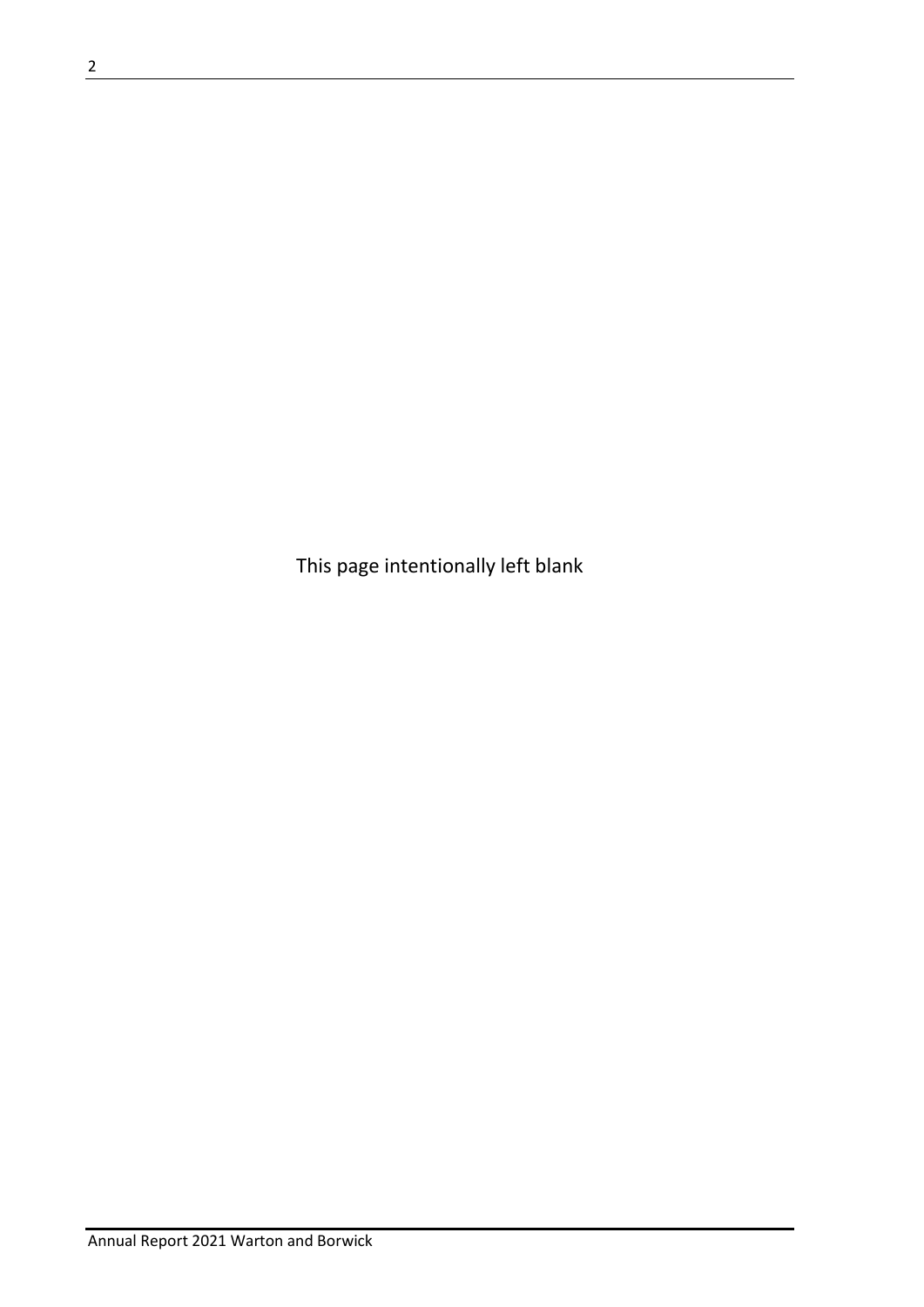# **The Parochial Church Council of St Oswald, Warton and St Mary, Borwick Annual Report for the year ended 31st December 2021**

### **Aim and Purposes**

Warton Parochial Church Council (PCC) has the responsibility of co-operating with the incumbent, the Reverend Robin Figg, in promoting in the ecclesiastical parish, the whole mission of the Church, pastoral, evangelistic, social and ecumenical.

### **Objectives and Activities**

The PCC is committed to enabling as many people as possible to worship at our churches and to become part of our parish community. The PCC maintains an overview of worship throughout the parish and makes suggestions on how our services can involve the different groups that live within our parish. Our services and worship put faith into practice through prayer and scripture, music and sacrament.

When planning our activities for the year, we are mindful of the Charity Commission's guidance on public benefit and, in particular, the supplementary guidance on charities for the advancement of religion. In particular, we try to enable people to live out their faith as part of our parish community through:

- Worship and prayer; learning about the Gospel and developing their knowledge and trust in Jesus.
- Provision of pastoral care for people living in the parish.
- Outreach work.

We seek to develop our life together as we affirm individual strengths; value diversity; nurture growth, vocations and leadership; work towards accessibility and respect and sustain our environment.

To facilitate this work it is important that we maintain the fabric of St Oswald's Church, the Church Hall and St Mary's Church. Borwick, which has its own District Church Council (DCC) with delegated powers from the PCC.

### **Achievements and Performance**

The PCC is keen to offer a range of services during the week and over the course of the year that our community find both beneficial and spiritually fulfilling. Our worship is centred on the Eucharist; our usual pattern of services includes Sunday and midweek Eucharists across the Benefice. We offer a range of environments from more formal, traditional and choral services to smaller and more intimate opportunities for prayer and worship.

In 2021 the Covid-19 pandemic continued to mean a reduced pattern of public worship for the first half of the year; when public worship was permitted we continued to livestream a service without a congregation each Sunday from either St John's or St Mary's and hold a public service at St Oswald's.

In September we resumed a fuller pattern of services. This included livestreaming a public Eucharist from St John's every Sunday at 9.15am, with the public Eucharist at St Oswald's every Sunday at 11.00am and a public Eucharist at St Mary's twice a month at 9.15am.

As in 2020, the Benefice Advisory Group continued to take the lead in reviewing the guidance from the government and the Church of England and proposing to the two PCCs in the Benefice what the next phase of the worship 'unlock' plan should look like.

In September we welcomed the Venerable David Picken, Archdeacon of Lancaster, to the St Mary's Patronal Festival Eucharist. During the service Archdeacon David dedicated the new facilities at St Mary's.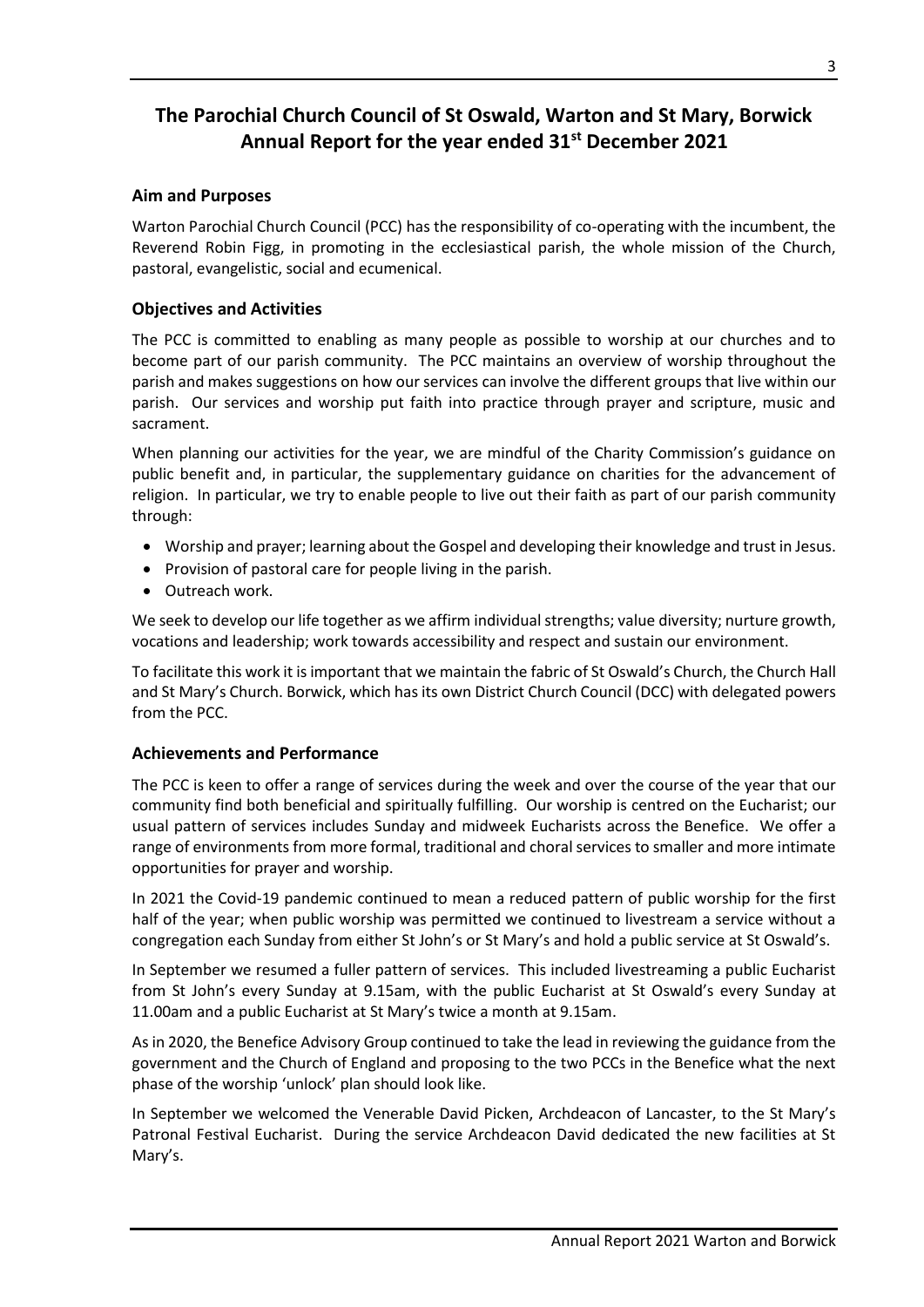The number of people attending the services has remained significantly below the pre-Covid-19 attendance levels.

Midweek activities, such as Coffee Stop and Breaking Bread, only resumed in the autumn. Numbers attending these activities have got back to the pre-pandemic levels which is very good.

One concert by the Eversley Choir was held at St Oswald's in autumn. For a second year the Festival of Christmas Trees did not take place.

A third national lockdown called at shortly before Christmas due to the omicron variant of the coronavirus meant that the Christmas Carol Service at St Oswald's and the Crib Service at St John's were cancelled. A Carol Singing event at the Old Rectory in Warton was arranged at short notice which was extremely successful.

The number of life events services of baptisms and weddings was again down on pre-pandemic levels. Only two baptisms took place during the autumn, one at St Mary's and one at St Oswald's; four weddings took place between July and November. Seven funerals took place and three burials of cremated remains.

### **Structure, Governance and Management**

The method of appointment of PCC members is set out in the Church Representation Rules and the legal Scheme which established St Mary's as a District Church with a DCC.

The Warton PCC consists of the incumbent (the Vicar), the Parochial Churchwardens, the Deputy Churchwardens for St Mary's, the Deanery Synod representatives, the Licensed Lay Ministers, 10 members elected by those members of the congregation who are on the St Oswald's part of the electoral roll and 2 members elected by those members of the congregation who are on the St Mary's part of the electoral roll. All those who attend our services are encouraged to register on the electoral roll and stand for election to the PCC and DCC as appropriate.

The PCC members are responsible for making decisions on all matters of general concern and importance to the parish including how the funds of the PCC are to be spent.

The full PCC met four times during the year. The first two meetings in February and June were conducted using the Zoom online platform; the latter two meetings in September and December were held in person. One extraordinary meeting was conducted by email correspondence as permitted by the recently revised Church Representation Rules.

Given its wide responsibilities the PCC has two committees which deal with aspects of parish life specific to St Oswald's. These are the St Oswald's Mission and Ministry Committee and the St Oswald's Fabric and Finance Committee. The committees are responsible to the PCC and report back to it, with minutes of their decisions being received by the full PCC and discussed as necessary. The Fabric and Finance Committee met in July and October. The Mission and Ministry Committee met in November; at this meeting it was agreed to explore a new approach to exploring mission at St Oswald's and beyond with a new 'Looking Forward Group' to meet in 2022.

The St Mary's DCC met five times during the year. The first three meetings were conducted using the Zoom online platform; the last two meeting were held in person.

At the Annual Parochial Church Meeting 2021, held in May, there were 131 names on the church electoral roll; 118 names in the St Oswald's part and 13 names in the St Mary's part.

There is a Benefice Advisory Group (BAG) which consists of the Vicar and two members of each church. The BAG meets to consider diary planning and other matters that affect the whole benefice. The BAG reports back to the two PCCs in the Benefice with minutes of its meetings for consideration and final decision making by the PCCs. During 2021 the BAG met approximately monthly to consider the Covid-19 guidance provided by the government and the Church of England.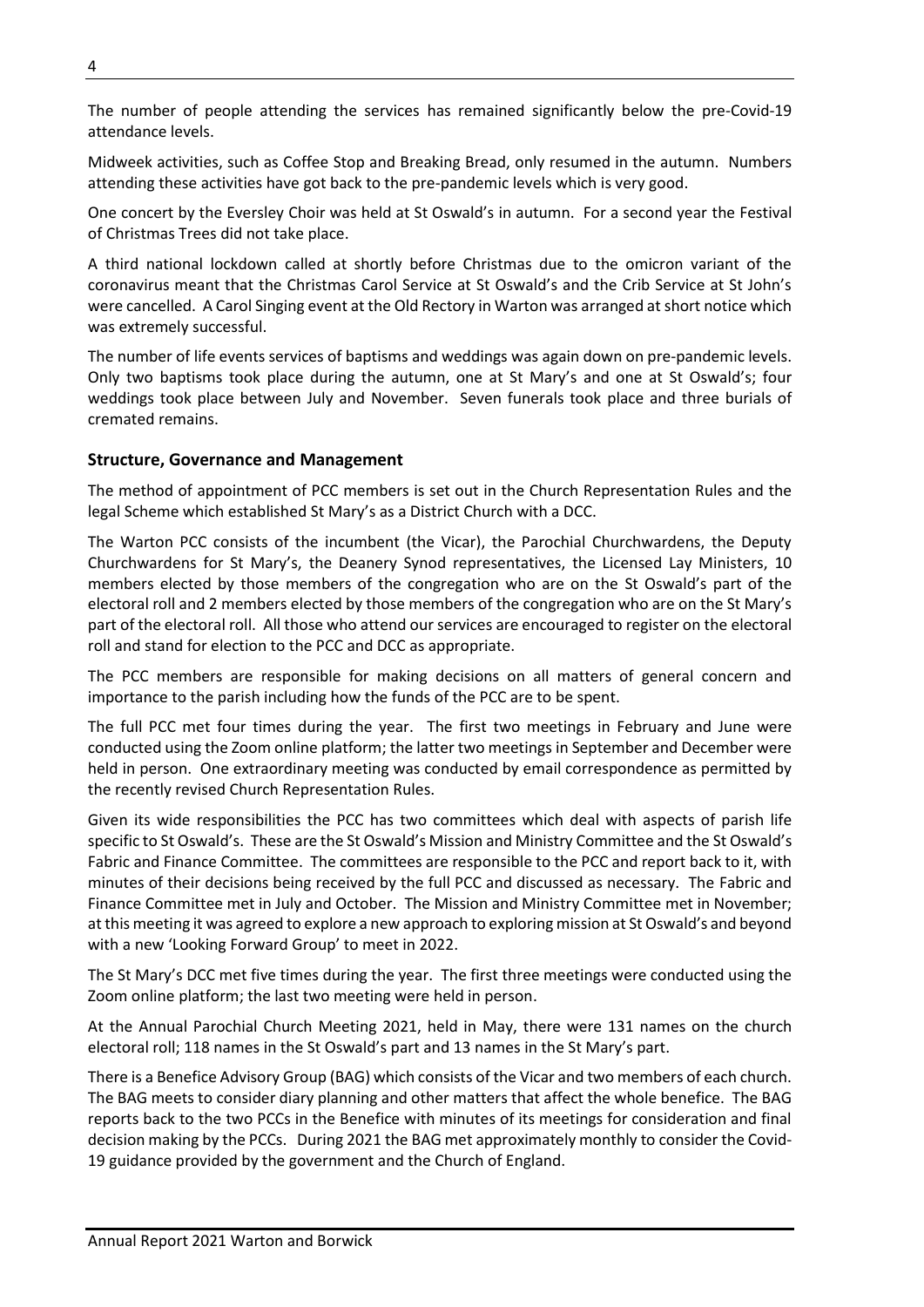### **Administrative information**

St Oswald's Church (the Parish Church) is situated in Main Street, Warton and St Mary's Church, Borwick (a District Church/Chapel of Ease) is situated between the villages of Borwick and Priest Hutton. The churches are part of the United Benefice of Warton and Borwick with Yealand, in the Deanery of Tunstall, in the Diocese of Blackburn, within the Church of England.

The PCC is a body corporate (PCC Powers Measure 1956, Church Representation Rules 2020) and is registered with the Charity Commission (R.1146393).

PCC members are either ex-officio, elected by the Annual Parochial Church Meeting (the APCM) holding office for three years, or co-opted by the PCC. Members of the Deanery Synod are ex-officio members of the PCC, holding office for three years; they are also elected by the APCM. All appointments and elections are done in accordance with the Church Representation Rules 2020.

PCC members who have served at any time from  $1<sup>st</sup>$  January 2021 until the date this report was approved are:

| Incumbent:                                           | The Revd Robin Figg                                                                                                                              | Chairperson                                                                              |
|------------------------------------------------------|--------------------------------------------------------------------------------------------------------------------------------------------------|------------------------------------------------------------------------------------------|
| Churchwarden:                                        | 2 x vacancies                                                                                                                                    |                                                                                          |
| Deputy Churchwarden Mrs Joyce Tombs<br>for St Mary's |                                                                                                                                                  | St Mary's Treasurer                                                                      |
| Licensed Lay<br><b>Ministers</b>                     | Mrs Annette MacKenzie<br>Mrs Janet Thompson                                                                                                      | Secretary                                                                                |
| Deanery Synod<br>Representatives:                    | Mr Alan Thompson                                                                                                                                 |                                                                                          |
| <b>Elected Members:</b>                              | Mrs Marjorie Ashton<br>Mr Harry Clarke<br>Mr Keith Gaydon<br>Miss Tracey Lawther<br>Mrs Alison Semple<br>Mrs Sandra Senior<br>Mr Charlie Vereker | St Mary's representative (until ADCM 2021)<br>St Oswald's Treasurer<br>(until APCM 2021) |
|                                                      | Mrs Carolyn Wolstenholme                                                                                                                         |                                                                                          |

**Approved by the PCC on 12th May 2022 and signed on its behalf by the Reverend Robin Figg (Chairperson)**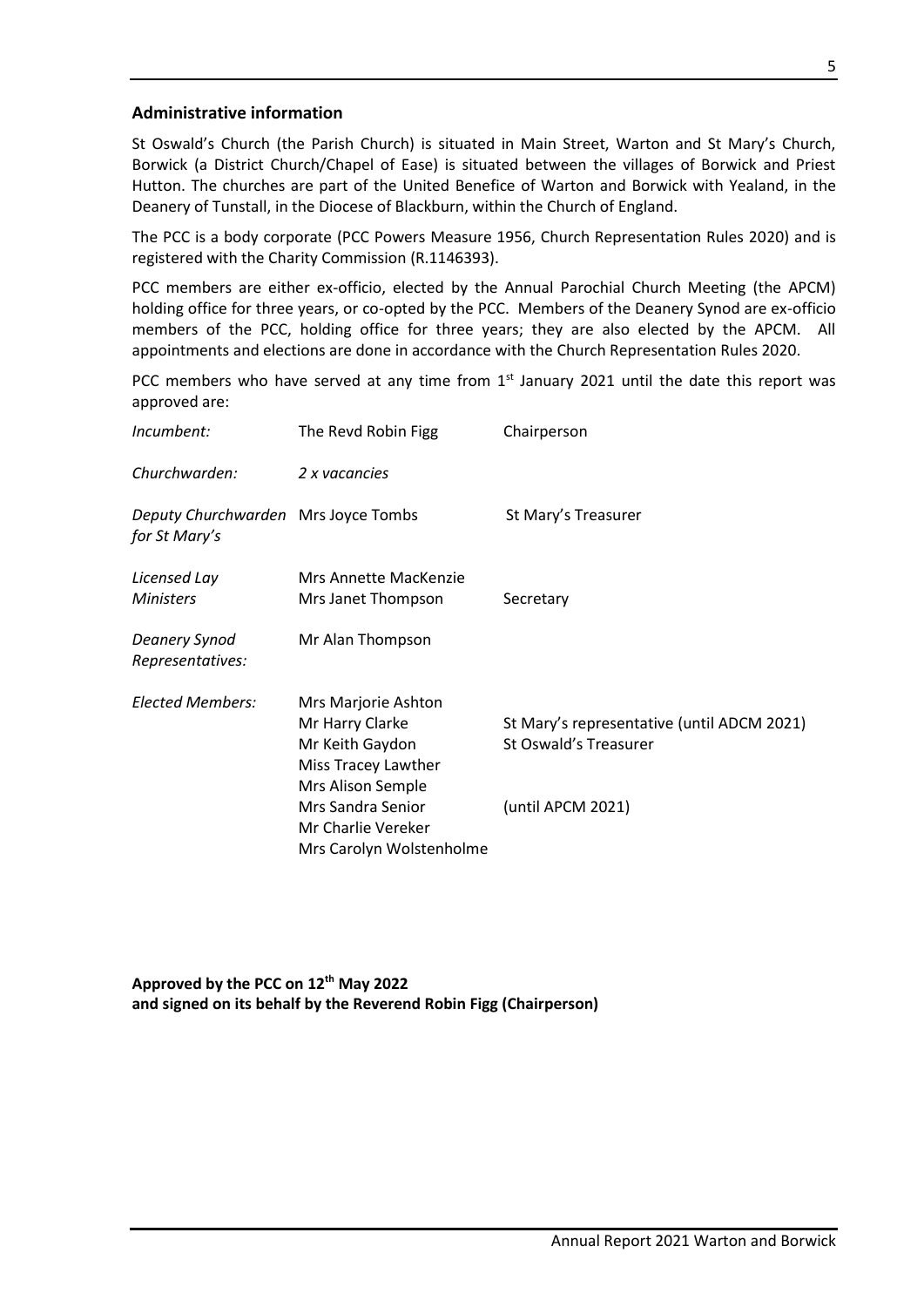# **Reports from Church Officers, Committees and Organisations**

# **Vicar's Report**  *Robin Figg*

"Heavenly Father, we embrace your call for us to make disciples, to be witnesses, to grow leaders and inspire children and young people. Give us the eyes to see your vision, ears to hear the prompting of your Spirit and courage to follow in the footsteps of your Son, our Lord and Saviour Jesus Christ." *The Diocesan Vision 2026 Prayer* 

In last year's Vicar's report, I noted that, 'We are beginning the staged roadmap out of lockdown, hoping that all restrictions can be lifted by the summer'. If only that had come to pass! As it was, from beginning to end, life continued to be shaped by the Covid-19 pandemic in 2021. As I write this report, the pandemic is certainly not over, but we are learning what it means to live with Covid.

So, it is not just 2020 that will be remembered as the year of the Covid-19 pandemic; 2021 is now added to this category. Two years on from the start of the first national lockdown on  $23^{\text{rd}}$  March 2020, it can be hard to remember all that we have been through together.

On 6th January 2021 the Prime Minister announced the third national lockdown, just two days after children had returned to school in anticipation of some resumption of normality in their education. In February the Roadmap was published, with its four steps to take us out of lockdown; Step 4, which removed legal limits on social contacts, came into effect on July.

Having learnt much about the way viruses work, with their ability to mutate into different variants, we found the end of 2021 being impacted by the emergence of the omicron variant. This necessitated the implementation of Plan B with certain restrictions reimposed for our safety.

All this meant that as we travelled through the year we continued to try different ways to maintain our life of worship and activities.

Having resumed some public worship in March, we offered a hybrid pattern of services for Holy Week and Easter, with one online service and one public service for each of the principal days of the week.

In July, having received a grant to purchase the necessary equipment, we took a significant step forward when we began livestreaming the Sunday 9.15am Parish Eucharist from St John's; it was very good to livestream a regular service with a congregation in the building. Whilst the number of people watching these services is small, we see this as an important part of our mission & ministry to enable those who cannot attend public worship for whatever reason to share with us in worship.

The next major step forward was in September when we resumed a full pattern of services across the Benefice, with the Sunday services including congregational singing inside for the first time since March 2020.

Through the year the Benefice Advisory Group (BAG) continued to meet regularly to review the guidance received from the Church of England and the Diocese of Blackburn. As the Government lifted restrictions it meant greater responsibility fell on local decision-making bodies which was not always straight forward. The BAG was aware of diverse views across our church communities about how best to keep each other safe.

The Lent course was held online and used the 'Looking Out In Lent' course prepared by the Diocese, with input from the Bishops and Archdeacons. One session looked at our engagement with environmental issues and this led to the Warton Crag exhibition held in St Oswald's Church in July. There was then a follow up 'Caring for Creation' course in September. The hope is that there will be ongoing engagement with environmental issues in the Benefice.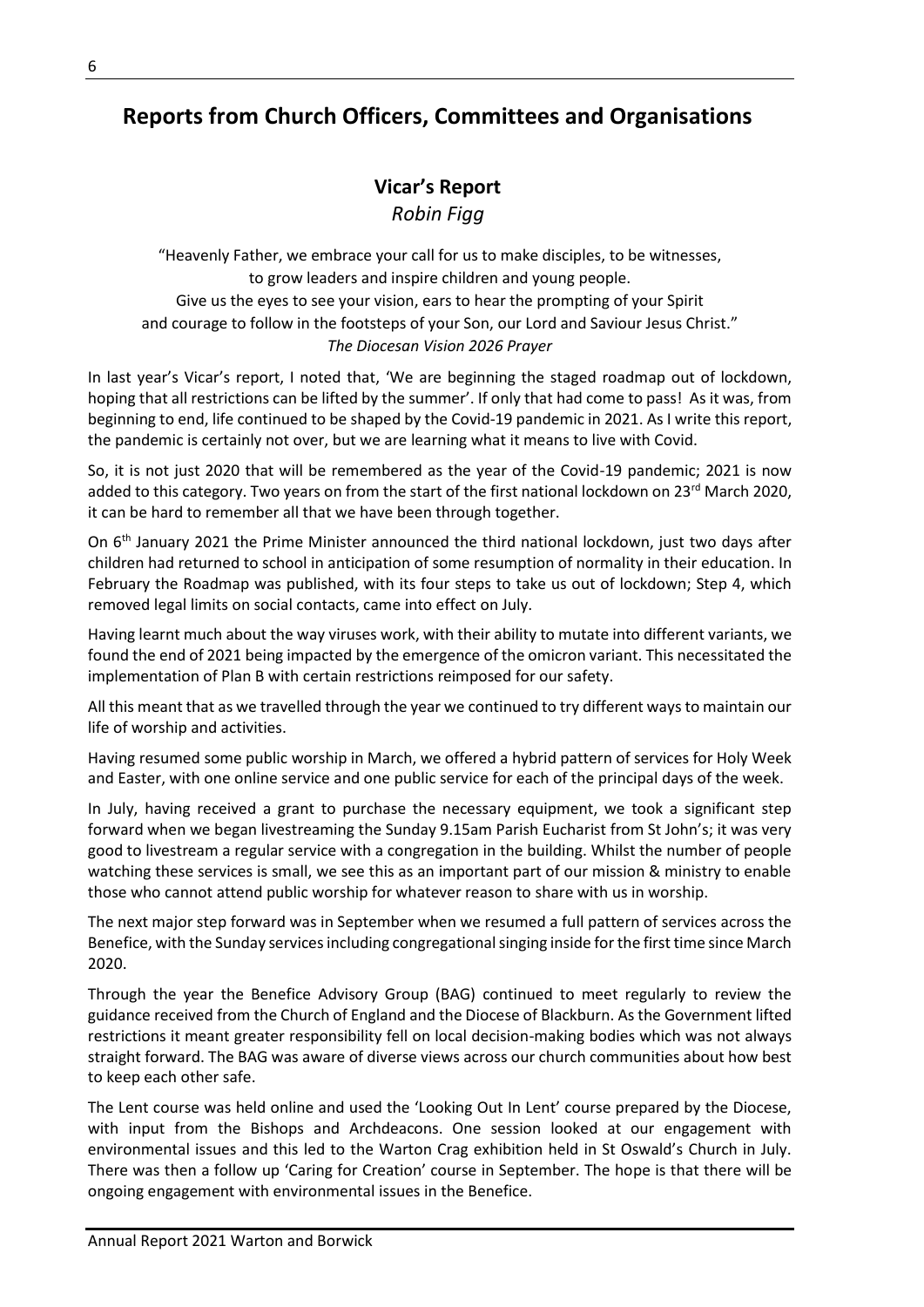The two years of the Covid-19 pandemic have had a significant impact on the life of the Church in this parish and in the Benefice. There has been a reduction in the average weekly attendance at services and a reduction in the level of activities. Whilst Knit & Natter restarted in the autumn, it was realised that it was not possible to restart the monthly Tea @ St John's or the Mini Church gatherings in the Village Hall. We hope that occasional social events and Mini Church services may be possible in the future.

Towards the end of 2021 a new 'Looking Forward Working Group' emerged with the aim of reviewing the strategy for mission and outreach across the Benefice as we continue to unlock from the Covid-19 pandemic. The working group includes representatives of different activities in the Benefice and will aim to help the Benefice move 'from decline to growth'. The initial focus of the group will be reaching out to families and young people, looking for opportunities for new events and activities. We look forward to seeing some of the fruit of this work during 2022.



This initial focus of the Looking Forward Working Group picks up the fourth strand  $\sqrt{\text{VISION}2026}$  of the Diocesan Vision 2026 and reflected in the theorem in the the

Vision Prayer quoted at the top of this report: **'To inspire children and young people'**. The aim of Vision 2026 is to see **'Healthy Churches Transforming Communities'**. In the Benefice we are expressing this through our call to **believe**, **live** and **share** the **Love of God**.

In the wider Church in the Anglican Communion this mission of the Church is often expressed in **The Five Marks of Mission**:

1. To proclaim the Good News of the Kingdom.

- 2. To teach, baptise and nurture new believers.
- 3. To respond to human need by loving service.
- 4. To seek to transform the unjust structures of society, to challenge violence of every kind and pursue peace and reconciliation.
- 5. To strive to safeguard the integrity of creation, and sustain and renew the life of the earth.

As we come to the 2022 annual meetings which provide an opportunity to reflect on the past year and look forward to what may lie ahead (mindful of the continuing impact of the Covid-19 pandemic and the new impact of the war in Ukraine, with the consequential cost of living crisis), we know that we must hold fast to the good news of the Love of God revealed in Jesus the Christ for all people everywhere.

In 2022 we are looking forward as a nation to celebrating the Queen's Platinum Jubilee. As a nation, and as the Church, we must also continue to face the challenge of the climate crisis; the Church of England has challenged itself to be carbon net zero by 2030.

In our Diocese there will be significant change this year when Bishop Julian retires in July after nearly nine years as Bishop of Blackburn. The process to find a new diocesan bishop has already begun, although the next Bishop of Blackburn will not be in place before summer 2023.

Globally, nationally and locally we all face ongoing change and challenge as we journey on. As Christians we do so knowing that we are 'an Easter people and Alleluia is our song'. We are part of God's Church and our focus must always be the Love and Light that flow from the living God.

As we come to our annual meetings we acknowledge and give thanks for all that is offered by many people to support and enable the life of God's Church in this Parish and the wider Benefice to continue through our worship, nurture and outreach.

So, I would like to express my thanks to those who have shared the leadership of God's Church in the Parish of Warton and Borwick during 2021: Joyce Tombs, St Mary's Churchwarden and treasurer; Sally Fletcher, St Mary's Churchwarden; Janet Thompson, PCC secretary; Keith Gaydon, St Oswald's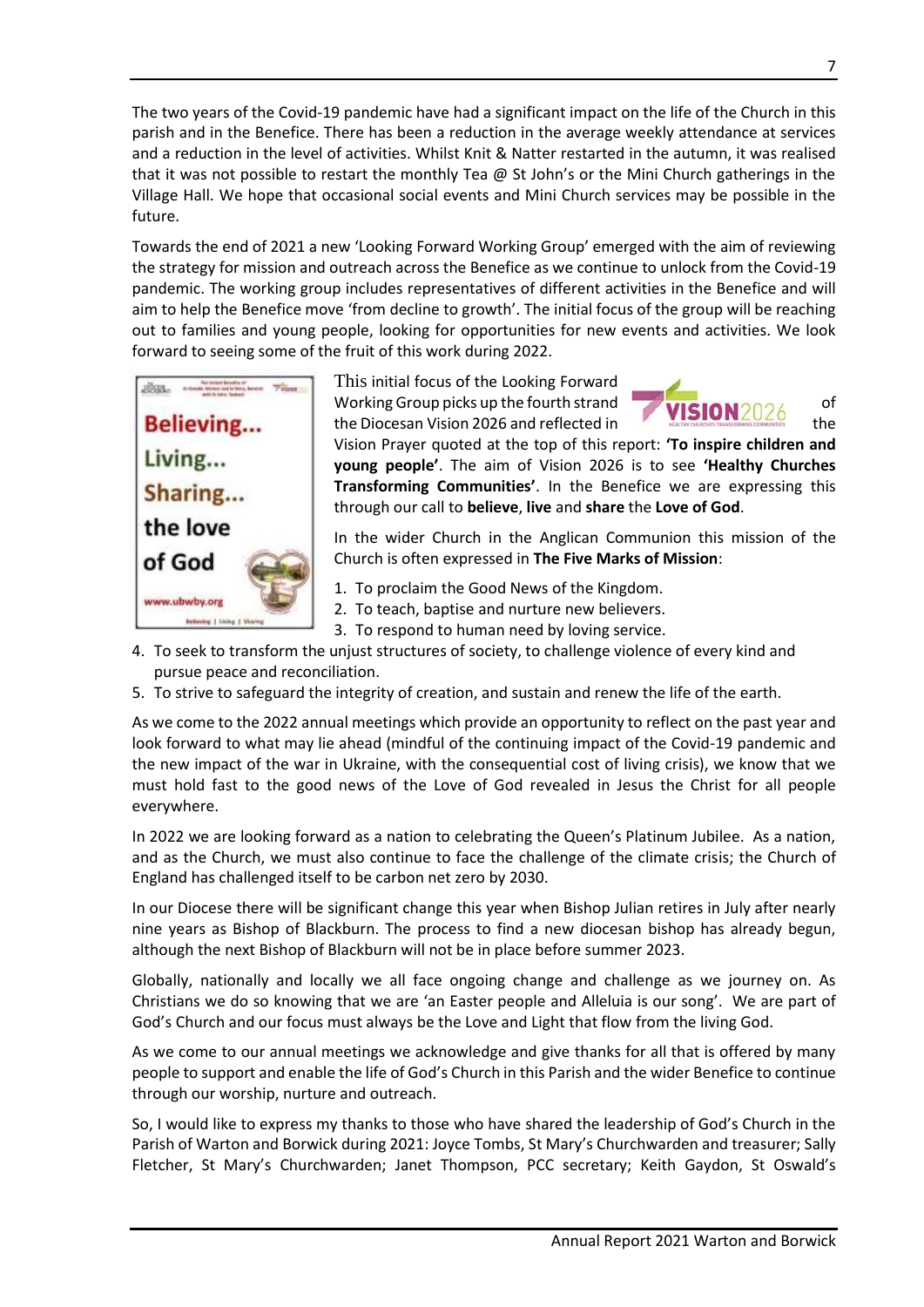treasurer; Alan Thompson, Deanery Synod representatives; other PCC and DCC members; Annette MacKenzie and Janet Thompson, Licensed Lay Minsters.

Thank you, also, to Peter Mann, for leading services across the Benefice. Thank you to our organists and choir at St Oswald's; a special thanks here to Steph Burford who stepped down as choir director at the end of 2021,

Thank you to all those who lead and support the range of church-based groups and activities which are part of the life of St Oswald's and St Mary's and the wider Benefice. Many of these groups and activities are reported on below and help to show the breadth of the mission and ministry of God's Church here.

Now may the living God of Love and Light bless us in all we do and in all we are.

# **Deanery Synod**  *Mr Alan Thompson*

During 2021 there were no meetings held of the Tunstall Deanery Synod.

In June 2021 the Area Dean, the Reverend Nancy Goodridge, moved to a new parish and the Area Dean vacancy still stands. The PCC was kept informed during the year of the ongoing situation regarding Tunstall Deanery. New appointments announced for 2022 in the Deanery were: The Reverend Jane Lee as Priest-in-Charge of the East Lonsdale Benefice and The Reverend Peter Hamborg as Vicar of Bolton-le-Sands Holy Trinity with Nether Kellet St Mark. Benefices still awaiting appointments are Over Kellet St Cuthbert, and Hornby with Claughton & Whittington with Arkholme & Gressingham.

## **St Oswald's Church, Warton**

### *Churchwardens*

*Since the Annual Meetings held in October 2020 there have been two vacancies for the post of churchwarden for St Oswald's. There is therefore no formal St Oswald's churchwardens' report.* 

Day-to-day oversight and care of St Oswald's church and churchyard has kindly been carried out by a number of volunteers who give of their time generously.

Chris & Sue Hopwood have continued to help ensure the church is opened daily for visitors and have dealt with fabric matters as they have arisen. Chris Hopwood has also continued to coordinate the team of volunteers who ensure the churchyard is kept in an excellent condition.

On Sundays Marjorie Ashton has kindly coordinated the welcomers at the 11.00am Eucharist.

To everyone who has helped in any way with our Sunday and midweek services, with the church cleaning, with general maintenance and other essential tasks around the church and churchyard a big thank you.

## **St Mary's Church, Borwick**  *Joyce Tombs – Deputy Churchwarden*

As everywhere, life at St Mary's continued to be affected by the Covid-19 pandemic throughout 2021. At the beginning of the year, during the third national lockdown, the church was once again closed for public worship. But it reopened on 18<sup>th</sup> March 2021 with the resumption of the Thursday morning Eucharist that had been introduced briefly in December 2020. This was timetabled to complement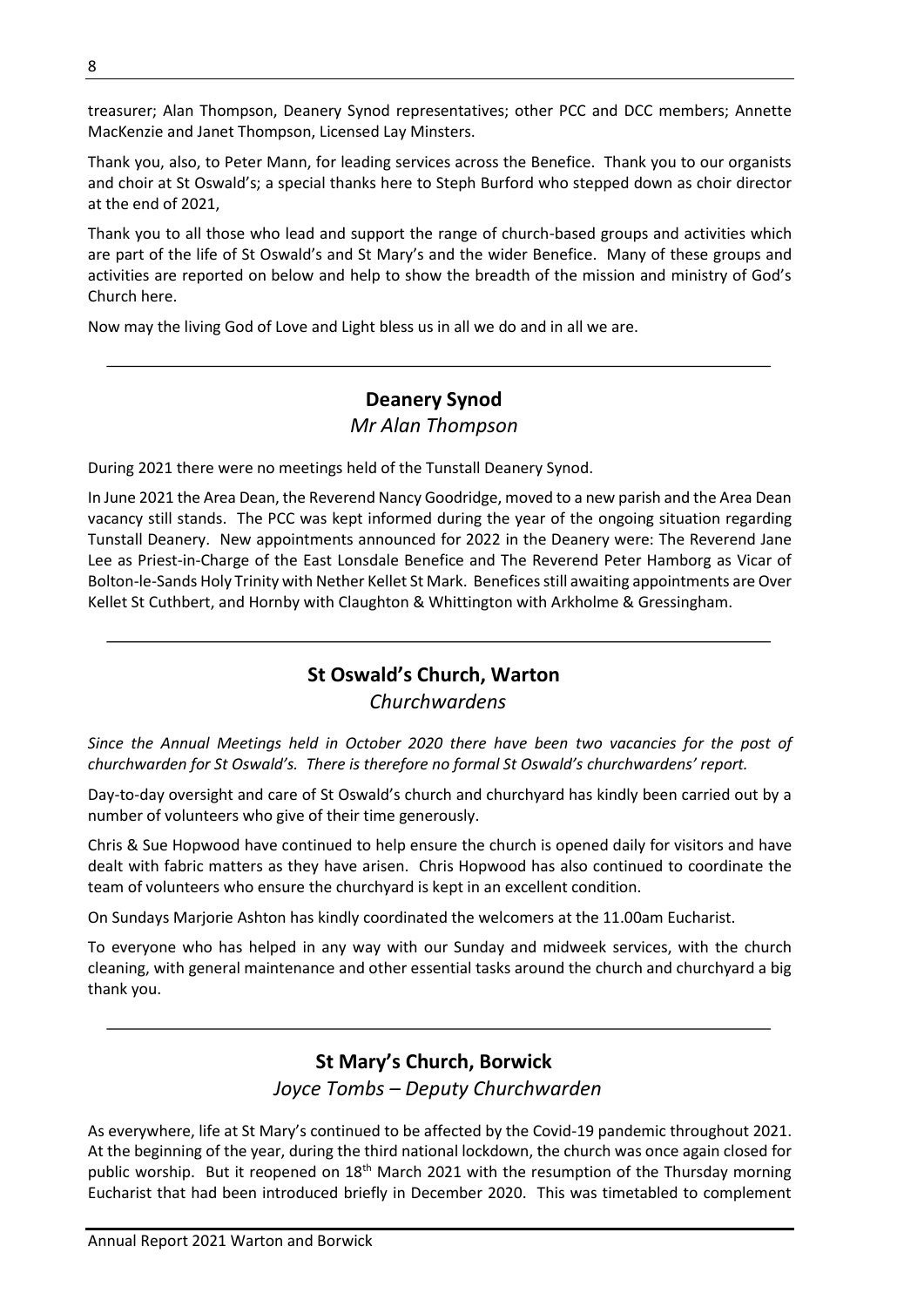other midweek and Sunday services across the Benefice and continued throughout the summer. Meanwhile the hours of opening for individual prayer were restricted to Sundays only to allow the necessary time for cleaning or disinfection between visitors and services. Throughout this period a Eucharist was livestreamed on alternate Sundays from St Mary's or St John's, Yealand, by the Vicar and his wife, Elizabeth; a service which was greatly enjoyed and appreciated within the Benefice and beyond.

On 5<sup>th</sup> September 2021 Sunday communal worship was resumed with a well-attended and uplifting service led by the Venerable David Picken, Archdeacon of Lancaster, to celebrate the St Mary's Patronal festival. The occasion was also used to dedicate and give thanks for the new facilities which had been added in December 2019; (the service originally planned for March 2020 having been cancelled due to the first national lockdown).

This marked the beginning of a new pattern of services comprising a 9.15am Eucharist on the first and third Sundays of each month and an 11.00am service on the second Tuesday of each month. Attendances are relatively low, but the DCC are committed to building on this in the coming year.

The Harvest Festival was held in St Mary's on 3<sup>rd</sup> October 2021 and a Eucharist on Christmas Day. We look forward to celebrating more of the great Christian festivals in 2022 and to enjoying the reintroduction of refreshments after services. So much was missed over the last two years…

It is hoped to livestream public worship from St Mary's in due course and the necessary computer equipment was purchased in the year with the help of a much-appreciated grant from the Elizabeth and Richard Wilson Charitable Fund. The lighting conditions and camera angles, etc., need to be improved and the balance of the grant will be used to tackle these issues in due course. Meanwhile the Sunday Eucharist is livestreamed weekly from St John's using our equipment.

The District Church Council met throughout the year initially on Zoom but eventually "in person" meetings were reintroduced in September. Sadly, there have been ongoing difficulties with the extension. The new lobby was not watertight and, following various ineffective repairs, eventually had to be completely reroofed by new sub-contractors. Even then, further repairs had to be undertaken to the damp-proofing, etc. At the time of writing some niggling snagging issues remain but otherwise the main problems appear to have been solved.

Activities were once again curtailed due to Covid restrictions, but an Open Garden event was held in Docker on 8<sup>th</sup> August at the home of the late Mr Geoff Ford. Despite the inclement weather over £300 was raised for St Mary's. We are extremely grateful to Mr Ford's family for enabling us to go ahead with this despite their sad and untimely loss.

Social and fund-raising events are being resumed in 2022, some two years after the reordering project. The challenge will be to attract visitors back into church after the disruption, uncertainty and fears during the pandemic (which of course have not yet gone away).

Meanwhile I would like to give my sincere thanks to all those who support St Mary's; to Robin our Vicar, to Janet and Annette our LLMs, to those who give financial support, to the members of the DCC, to those who clean, decorate, maintain, lock and unlock the church, to welcomers and readers at services, and, not least, to my fellow Deputy Churchwarden, Sally Fletcher, and her parents, who work tirelessly to undertake or coordinate much of the above. Special thanks go to Harry Clarke, who officially retired from the DCC in May 2021 after an incredible 50 years of service to St Mary's; truly the end of an era! Thank you all.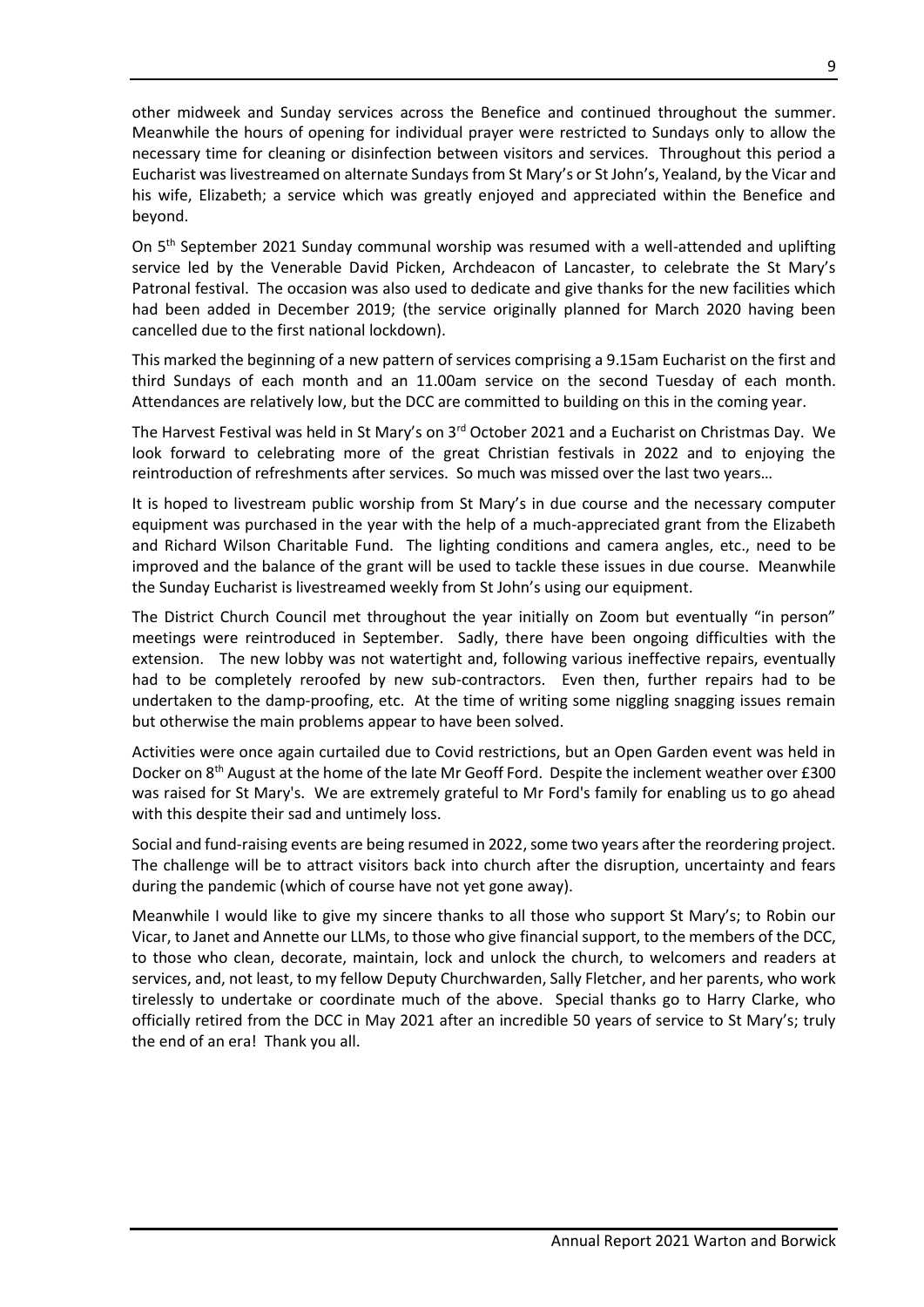# **Safeguarding**

### *Alison Semple*

During 2021 the Benefice Safeguarding Team comprised Alison Semple (Parish Safeguarding Officer for Warton), Kate Bethel (Parish Safeguarding Office for Yealand) and Tracey Lawther (Children's Champion).

### **It is important to note that the PCC has due regard of the House of Bishops' Safeguarding Practice Guidance.**

The Safeguarding Team was unable to meet during lockdown but work started again on key safeguarding duties when our churches reopened and activities resumed. We have reviewed our policies and audited our practice using the diocese toolkit creating a series of actions for the team and for other church leaders. A Safeguarding file has been produced for each church in the benefice and the church hall and will be placed somewhere accessible in each building.

We are working through DBS checks for PCC members and church members undertaking work with children and vulnerable adults and reviewing our training schedule to see if we can take advantage of the new online courses offered by the diocese to ensure that everyone identified as having training needs is able to access the courses.

We cannot stress enough the importance of training when creating a safe community of practice. In the coming year we will ensure that all PCC members and anyone in a role that involves work with children, young people or vulnerable adults have completed online Basic Awareness and Foundation training, and that all clergy, Licensed Lay Ministers and Safeguarding Officers have completed Leadership training in addition. We will also encourage attendance at Raising Awareness of Domestic Abuse training and Safer Recruitment and People Management training.

We are working in a context in which historic abuse cases in the church are still being dealt with and we must be committed to ensuring that safeguarding is at the heart of what we do. This means knowing how to spot the signs that abuse is happening, knowing what to do about it and understanding that abuse can happen anywhere.

The Safeguarding Team will implement a series of awareness raising activities including scenario discussions at PCC, parish safeguarding drop-ins and the use of the Lancashire Safeguarding Hub's 7 minute briefings to keep all members of the church community informed about safeguarding issues.

We await the publication in May 2022 of a national report following a review of all case files and cases of concern within the Church of England. The report will have key themes and recommendations for us all to be aware of. This will be discussed at PCC when it is published.

In 2021 there were no safeguarding incidents reported in the parish.

## **Baptisms**

## *Robin Figg*

After two baptisms in January 2020, there were no further baptisms until August 2021.

A baptism took place at St Mary's in August and a baptism took place at St Oswald's in December.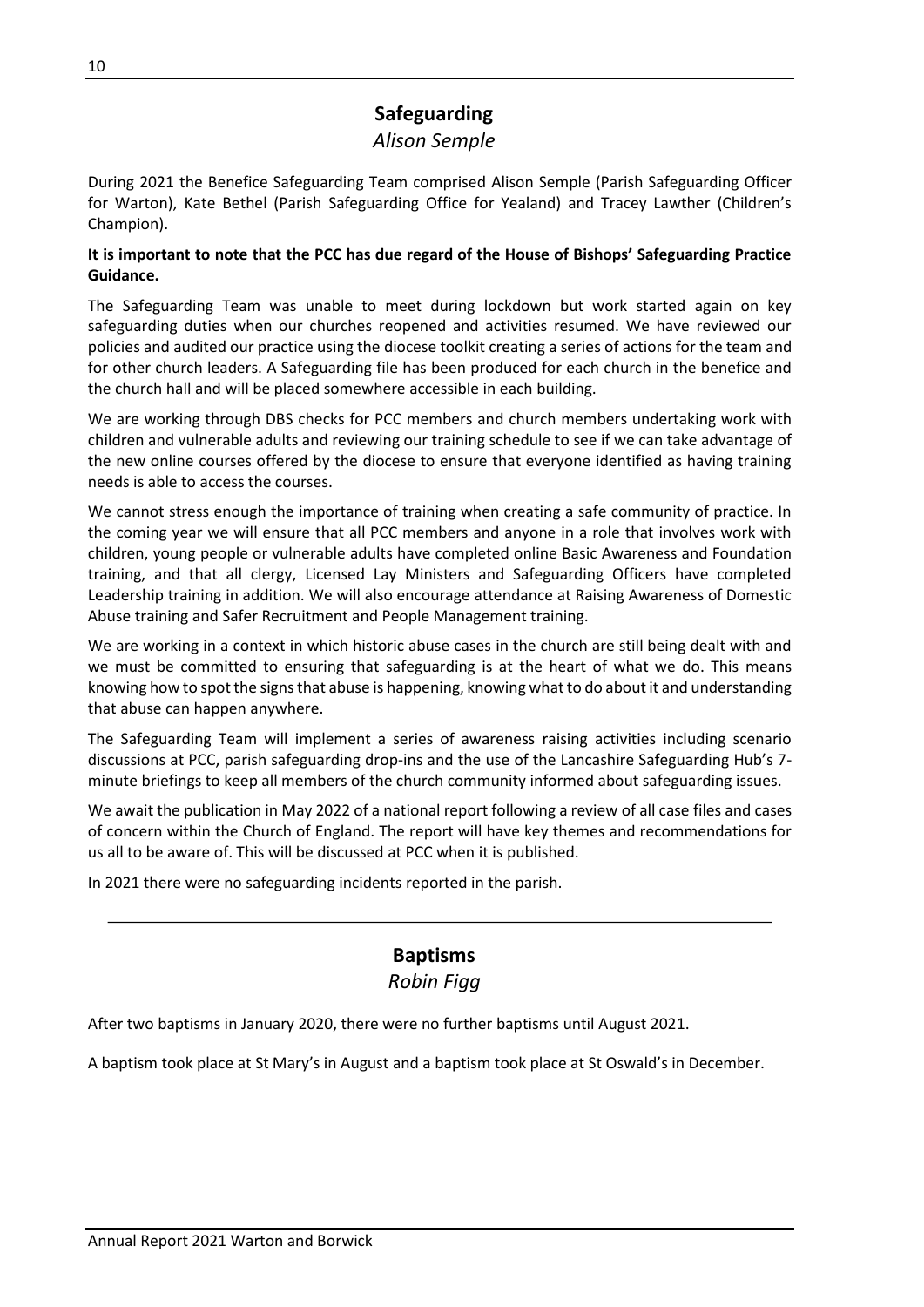# **Breaking Bread**

### *Annette MacKenzie*

After an extended break due to the Coronavirus pandemic, our weekly Breaking Bread restarted in September 2021. Happily, our volunteers were all enthusiastic to come again.

Unfortunately, we then had a break from December until February 2022 – again because of the prevalence of the virus. We restarted with our delayed Christmas party, which was greatly enjoyed by all. The number of our attendees has increased and we look forward with confidence in continuing this ministry.

# **St Oswald's Choir** *Alison Semple*

Choir Director, Stephanie Burford (until 31<sup>st</sup> December 2021); Organist, Keith Worsman

The choir was unable to practise properly or to sing in services during lockdown and we missed being together and singing with the congregation. We moved to a system of rehearsing anthems and communion hymns in small groups, recording them for online services and attending services when we could to provide limited music to support worship. The lockdown helped us to realise how precious the opportunity to contribute to ministry was to us.

We were delighted to be able to practise and take part in services again as restrictions eased, although mindful that some choristers still needed to be very careful and needed reassurance. We tested before attending, sanitised, stayed away with symptoms and had back up plans for when anyone had to isolate.

We managed to put together music for Harvest, Remembrance, All Saints and All Souls and Christmas. To mark the seasons and festivals in this way is an important aspect of our music. Christmas was difficult for us. We moved to a recorded Carol Service on the advice of the Benefice Advisory Group but were so determined to tell the Christmas story through carols with the community that we organised an outdoor Carol Service in the Old Rectory. In spite of having only 3 days to pull this together, we had fantastic support from fellow church goers and family members and the event was attended by over 250 people, many of whom had not attended a Carol Service before. It was such a magical and inclusive event we hope to do it again.

Christmas also marked the departure of Steph Burford as Choir Director. We thanked Steph for her work in leading the choir and we continue to be grateful to her for helping with the music selection as her expertise in working with the liturgy to create appropriate and inspirational music schedules for services is invaluable.

A working group was formed with the consent of the PCC to consider the future direction of the choir. The decision was taken to move forward with a team of choristers sharing responsibility for leading the music, whilst every chorister has stepped forward to help in some way so that the responsibilities are shared. We are particularly grateful to Stephen Sewell, Trevor Blease and Natalie Miller for directing, to Rhian Burford who continues to do a fantastic job directing our Youth Choir, and to Gill Helliwell who has taken on the music curation. We have applied for a faculty to permit the construction of music storage in the choir vestry so that choristers can each be responsible for their music. This cuts down the amount of work before and after services. We have also moved to one practice a week in Ordinary Time.

We would like to express our continued gratitude to Keith Worsman, our organist, whose expertise and support is invaluable.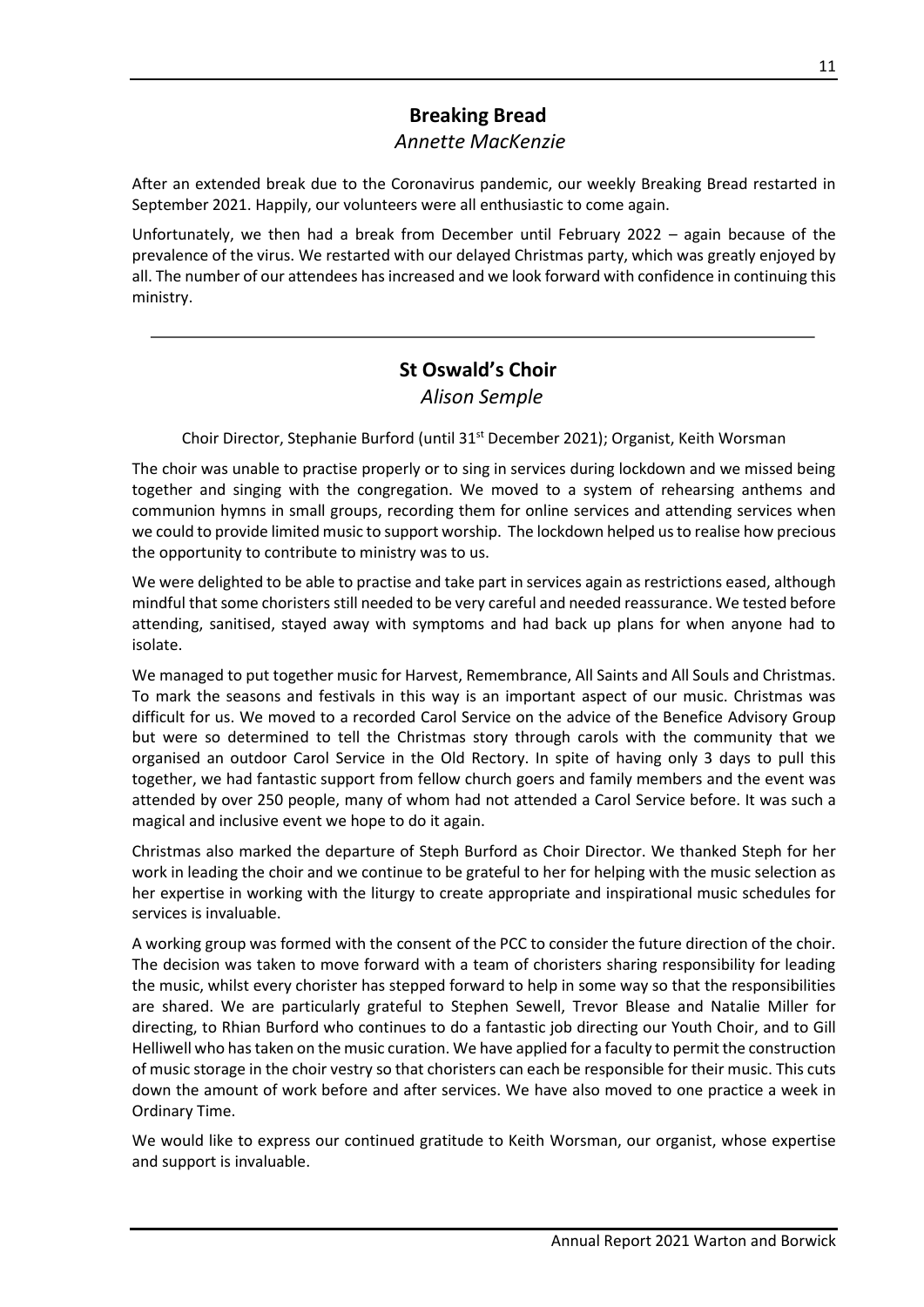We aim to review the new arrangements on March 21<sup>st</sup> 2022 when we will also discuss ways to recruit younger choristers as many of our wonderful youth members graduate to the adult choir this year.

We are also committed to contributing to the "Looking Forward" project and doing all we can to support welcoming, outreach and ministry to ensure that we still have a congregation to sing with for many years to come.

### **St Oswald's Church Flowers**  *Gina Rosindale*

Floral decoration of the church was much reduced during 2021 given a reduced church calendar and events. However, our small but dedicated team of volunteers who very kindly give of their self and gifts to design and arrange a floral backdrop for all church visitors and users were again available when needed.

However, despite opportunities being few this year, thanks to those stalwarts who have put flowers in as and when the opportunity arose.

Our more normal service programme has resumed and Chancel and Festival Rotas are on the board, so if those who regularly help could fill in when they are available to help it would be much appreciated and anyone new who would like to assist with flowers please contact me or any of the other ladies known to you, details on the Flower Rota on the board at the back of church, or direct to me on 01524 736633.

# **Coffee Stop**

### *Gina Rosindale*

Coffee Stop, which would have been your regular weekly drop-in Tuesday morning venue, was unable to run for all of 2021.

Re-opening in early 2022 we were able to greet old and new friends and once again enjoy lovely home baked cakes and ever popular tea cakes served with a smile, quality tea and good Fairtrade ground coffee once again flowing.

Though not strictly last year's content, our numbers have gradually built and I am able to say we are back in business.

All ages can be catered for and we offer a warm welcome to regulars and visitors alike and are able to feed and water a broad community cross section. However, we have lost a few volunteers whilst inactive and we really need a few more people to join our team and help with providing baked goods, serving and mingling with our "customers". Anyone wishing to know more or interested in joining please contact Gina Rosindale on 01524 736633

As always, a large thank you to all our helpers and supporters who give Coffee Stop the value it has providing a café interlude Tuesdays 9.00am to 11.00am in St Oswald's historic church.

# **Junior Church**

*Vanessa Alpin*

Junior Church has continued throughout the pandemic. In 2021 sessions ran via Zoom until we returned to face-to-face meetings in the hall in June. Initially there were a lot of precautions in place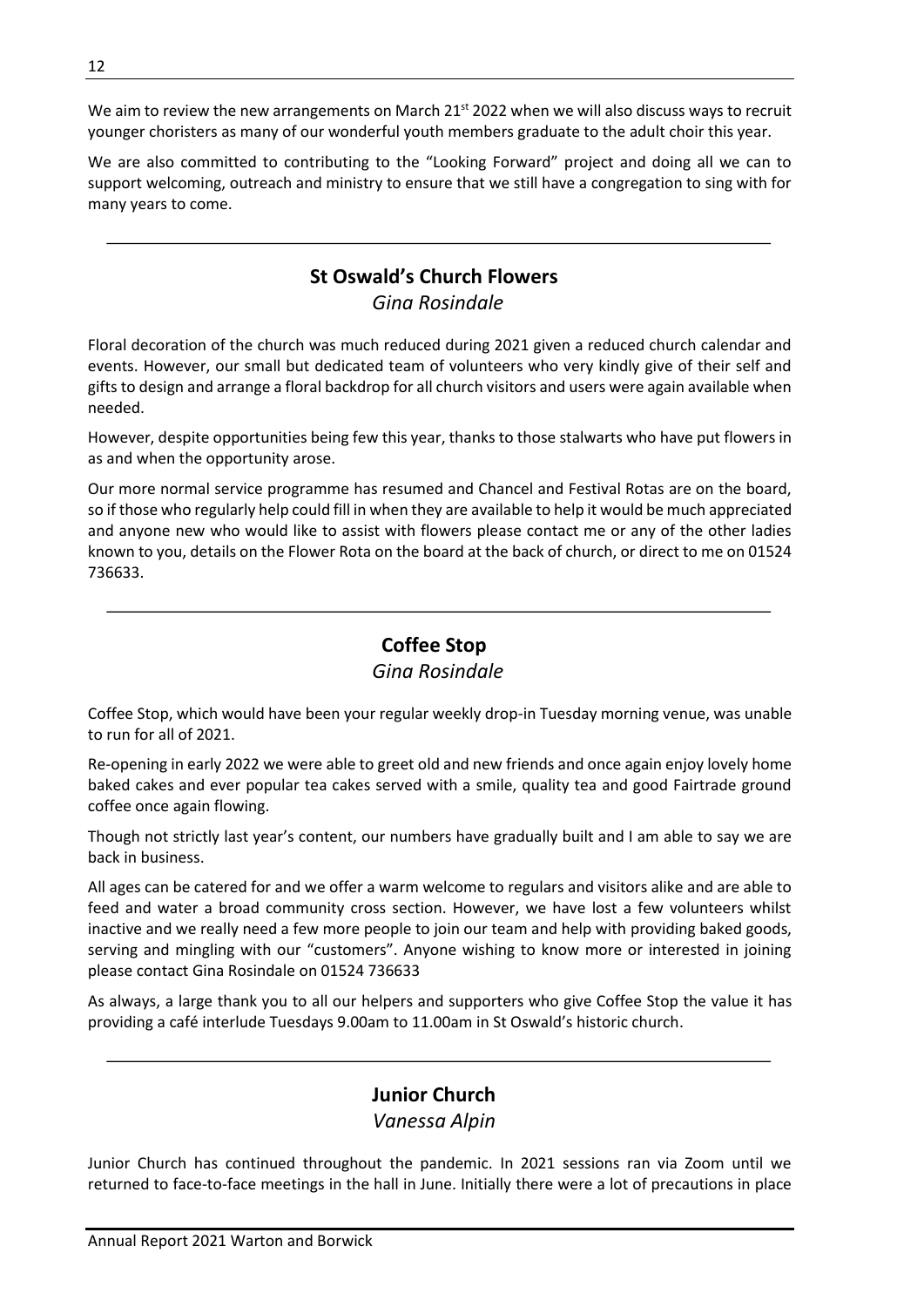to minimise the spread of Covid, but we have been able to gradually lift these. We have just started to join the congregation at the end of the service for Communion and to tell everyone what we have learnt.

There are 15 children on the register ranging from 1 to 11 years of whom 3 are under 3 years and 8 attend regularly. There are a few occasional visitors. Children under 3 are accompanied by a parent. We have a rota of five leaders, three for each session.

Topics this year have included The Events after Easter, Called by God, Giving Thanks, On the Road to Bethlehem and Jesus – the Early Years.

As part of the Called by God topic, Reverend Robin came to talk to us about his calling to be a priest, Phil Moore from the Lancaster and District Homeless Action Service came and talked about his calling to serve others and Fran McEvoy talked to us via Zoom about the many different callings she has had through her life and her current strong sense of calling as a widow in her 60's, to train to be a prison chaplain. We finished this topic with a visit to Hyning Monastery where we had a wonderful session with the Sisters in which we heard from six of them about how they were called to become Nuns. This was followed by a Junior Church family picnic in the gardens.

Junior Church have joined the congregation and contributed to the All Together services for Harvest Festival and Christ the King and we contributed to the Act of Remembrance at the War Memorial. We also offered badge making crafts at the Warton Big Back Together Bash gathering in the Summer.

We have recently launched our 2022 Benefice-wide Lent Challenge in support of The Olive Branch in Lancaster. One of their volunteers has been to talk to us about their work and we are looking forward to a visit to their foodbank at the start of the holidays.

### **Parish News Magazine**

### *Angela Sewell*

Printing of the Parish News was resumed for September 2021 with almost 1300 copies printed and distributed. I would like to take this opportunity of thanking the volunteers who have delivered the magazine across the Benefice for many years.

Following a decision by the PCCs the March 2022 edition onwards will be available mainly on-line. Copies will be printed and delivered to those who have asked for one and there will be copies available in each of the churches and in Warton Post Office. Availability will be monitored and topped up if needed.

We continue to post copies to members of the congregation who have moved away and asked to receive one.

The current print run as from March 2022 is 174 copies: 50 for St Oswald's, 30 for St John's, 20 for St Mary's, 30 for Warton Post Office, 9 posted and 35 delivered by volunteers. My thanks go to Hilary Blease for assistance with printing and to Kate Waddington for editing and production.

There has been some disquiet expressed about the move to a mostly on-line magazine. The reasons usually cited are the loss of opportunity for outreach to the local communities and the difficulty of access for older readers.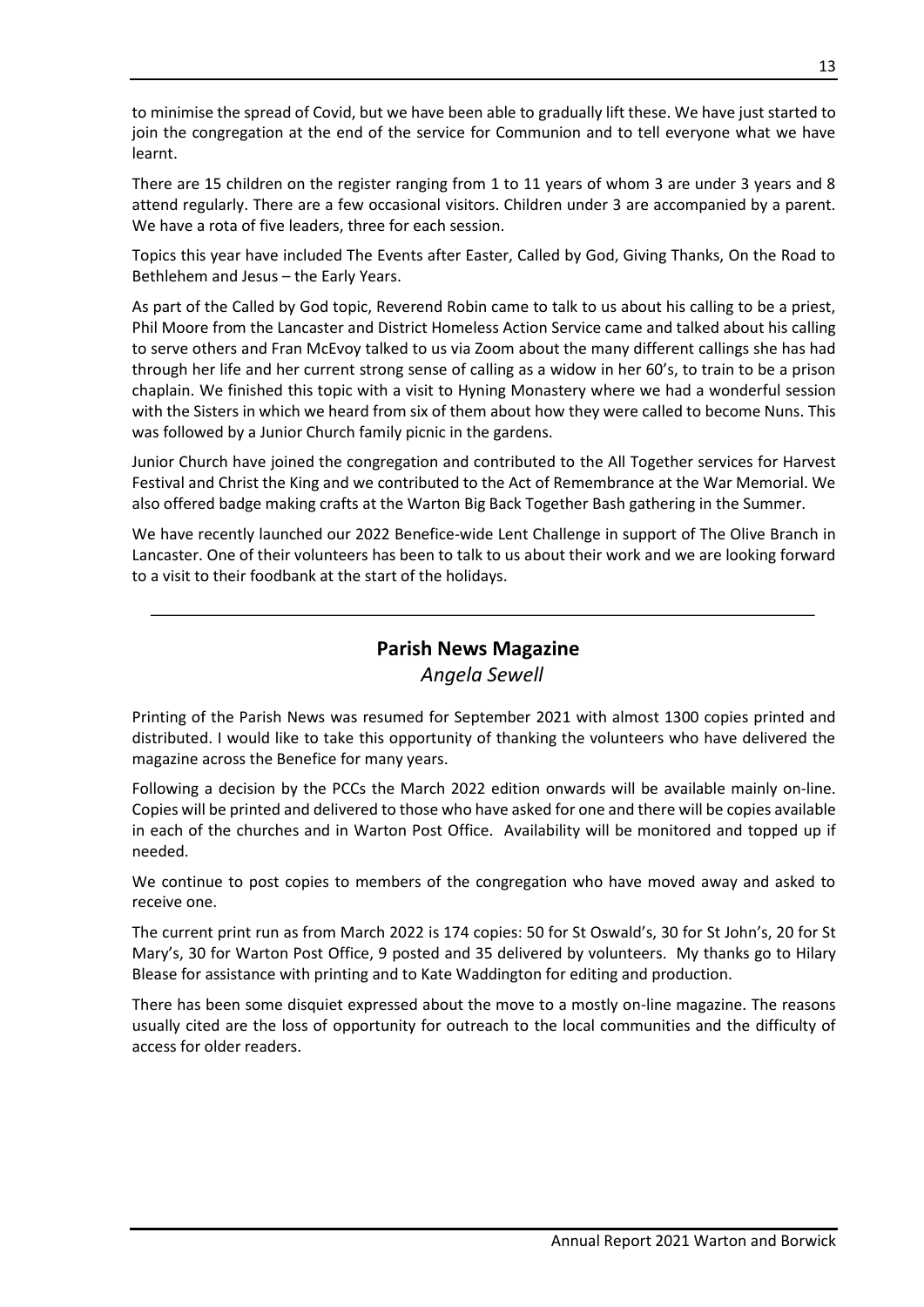# **Study Groups**  *Robin Figg*

A Lent Course was held in 2021 using the Diocesan Lent Course talks from our Bishops and Archdeacons. The title of the course was 'Looking out in Lent' and used the Gospel of Mark. The course took place on Zoom.

The *Faith Matters* group resumed meeting at St Mary's in September, meeting on the 2<sup>nd</sup> Tuesday of the month from midday to discuss contemporary issues from a faith perspective.

In September and October, a course titled 'Caring for Creation' was held at St John's on Wednesday mornings.

The Borwick Bible Study group did not meet during 2021. It is hoped that the group will resume meeting in 2022.

### **Teens and Tweens**  *Linda Gardner*

The Tweens and Teens were unable to meet during 2021 due to Covid restrictions.

A programme of events is planned for 2022 and the first meeting took place in March at Jump Rush when we welcomed old and new members back.

Please keep checking the Tweens and Teens Facebook page for updates of future events.

# **The Children's Society**

### *Janet Mann*

During 2021 the parish raised £706.55 for the Children's Society. This was entirely by Box donations as the Crib Service and Christingle which often raise money were held on-line.

Many thanks to all those who support the Children Society this way, it is most appreciated and if anyone else would like to have a box please contact Janet Mann on 01524 419252.

## **Warton Men's Group**  *Chris Hopwood*

After a slow re-start after the lockdowns, the Men's Group is building up again. The Christmas Turkey Dinner was well attended at the George Washington with 19 men attending, and all enjoying a super meal.

# **St Oswald's Churchyard** *Chris Hopwood*

Although another difficult year we have been able to keep the churchyard tidy. As everyone is getting older we are struggling to get enough volunteers for the grass cutting. This year the bank is being left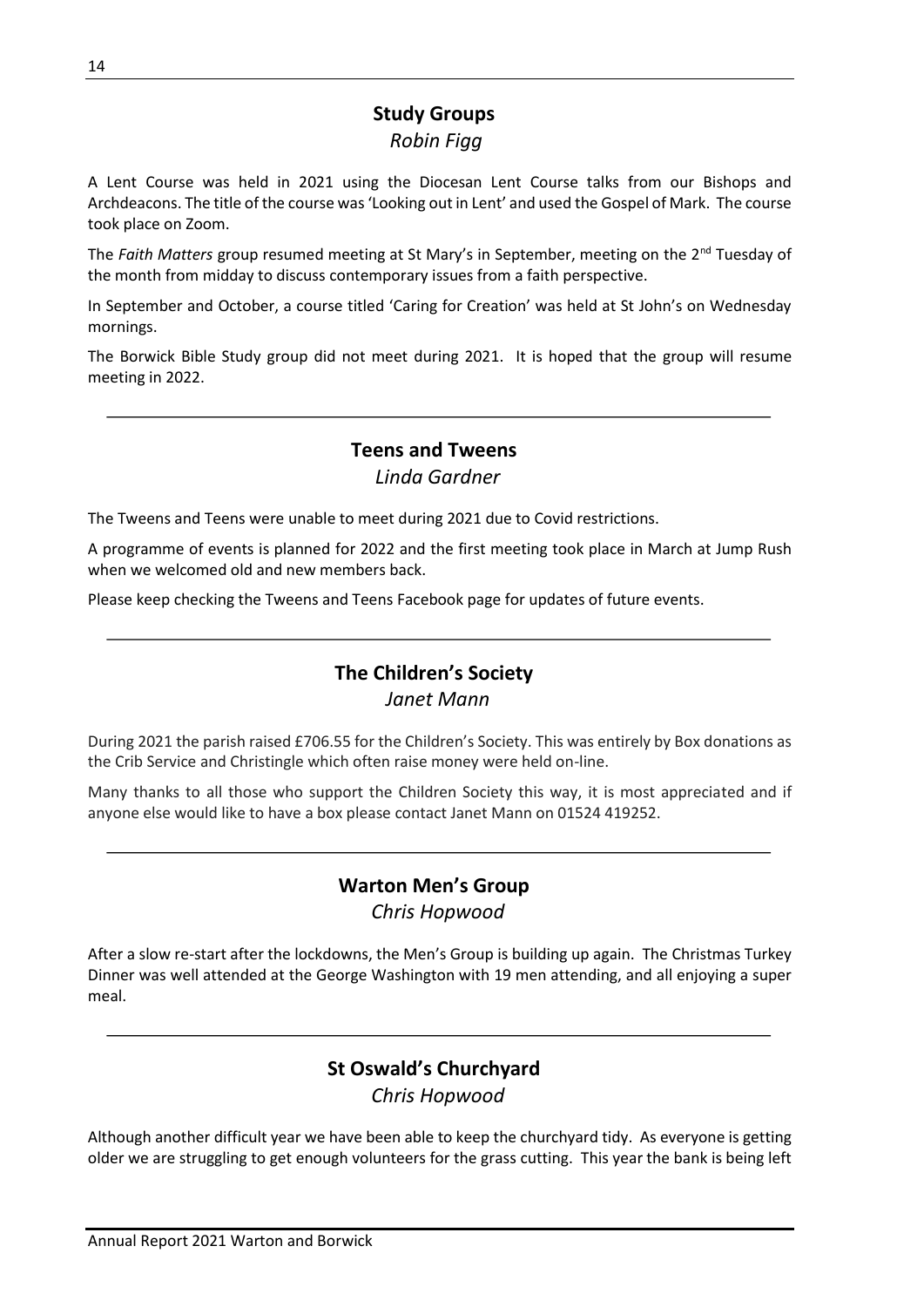uncut and sown with wild flower seeds. Hopefully the seeds will take. I have now serviced all the mowers myself which has helped the church finances.

## **St Oswald's Health and Safety**  *John Lawrence*

#### **Accident reports**

There was one accident reported in the book on 27<sup>th</sup> October 2021 when someone slipped outside church whilst bringing in the display board; this resulted in an injury to the right knee which required medical attention. A full recovery was made. The flagstone was cleaned of algae.

#### **Covid Measures**

COVID remains with us but seems to be of weakening strains and government guidance is a relaxation on the necessity to wear face coverings. At church local level the wearing of a face mask is requested at the taking of communion.

#### **Safety Improvement Works**

The secondary and final cuts were undertaken to the line of four yew trees adjacent to the garden wall of 69 Main Street on 22<sup>nd</sup> November 2021.

#### **Ongoing enquiries Headstones Safety**

Unstable headstones has been a topic under review this year since there are a reasonably large number of tall, heavy headstones which, whilst stable when untouched, can be physically rocked but would have to be forced over. They are nonetheless what I would deem unstable.

Whilst they are unlikely to fall of their own accord, I believe we have a duty to make them as safe as we can. It doesn't appear to be newer headstones for two reasons:

- 1. Newer ones are typically half the height or less.
- 2. New ones comply with latest regulations having a plinth and dowelled rods thus providing a stable base.

The questions arising are:

What is the Diocese's view on dealing with unstable stones (action taken in other parishes to address similar issues) and if no funds exist at a local level are there any central funds to deal with this? Enquiries continue. My understanding is that ongoing maintenance costs for the headstones would sit with the relatives of the deceased.

Where relatives can be found, approach for funds to make good or potentially return headstones to them.

Options where relatives cannot be found due to the age of the grave or are unwilling to fund remedial works we could have them dug in at a deeper depth (¼ or ½ buried to make stable) or sods and topsoil removed over the graves with stones laid in then re-turfed. From a graveyard tidiness and management perspective the grass cutters don't wish to see them laid flat since it looks untidy and creates a potential trip hazard.

The majority of stones in the unstable category have generally had burials older than 80 to 100 years ago so tracing relatives could be problematic.

On a quick survey I would estimate 10 to 15 stones in the category of action required soon.

One headstone came down / broke in a storm in early 2022.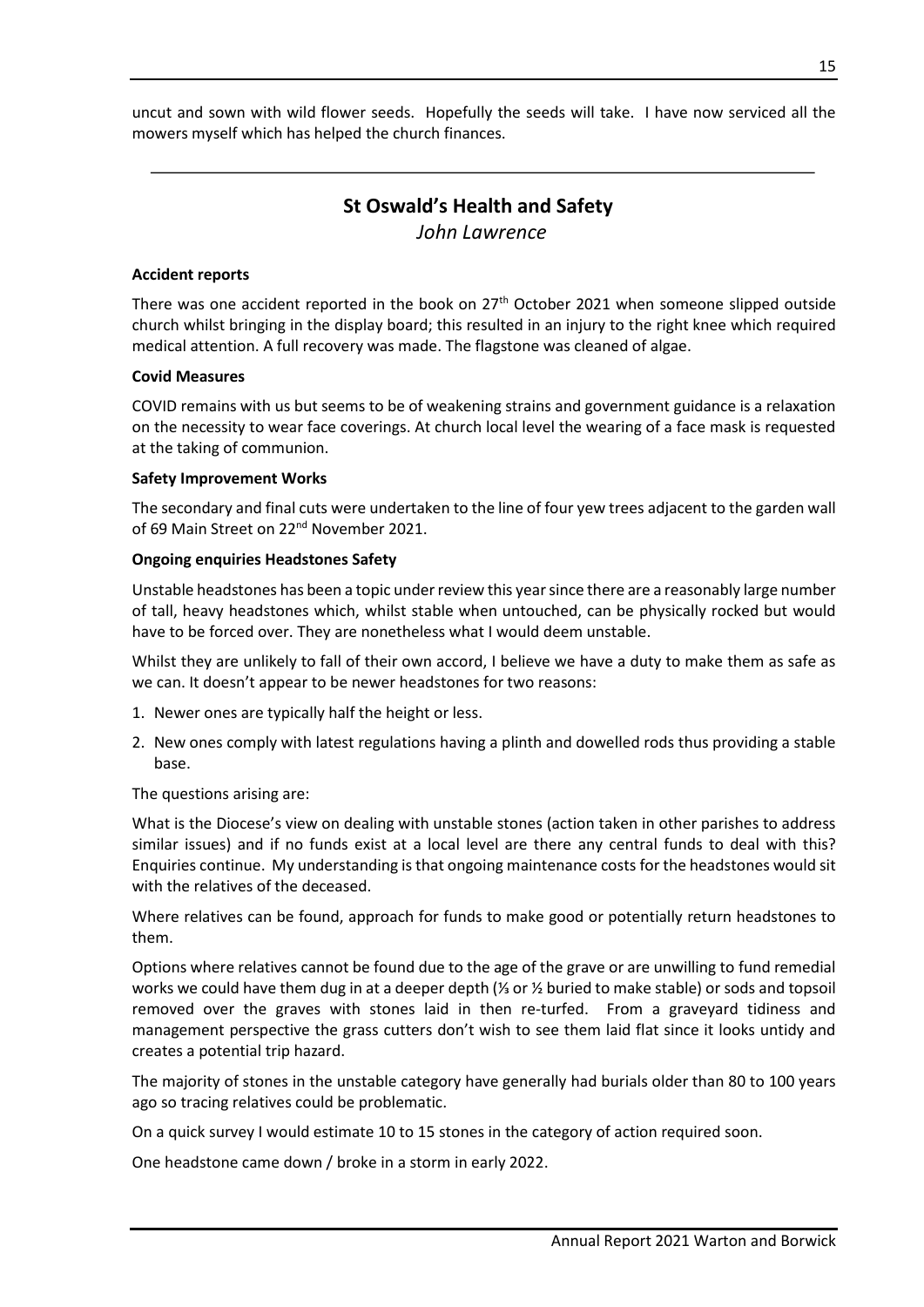I would like to see some action taken this year to address this matter since it has been in my annual report for the 3<sup>rd</sup> successive year. From a H&S perspective, to be in full knowledge of a potential risk and not take steps to address the issue does open the church to an element of liability.

Consideration could be given to the course of action that Lancaster City Council is following within their cemeteries. The church might wish to adopt some or all of the same approach.

# **St Oswald's Church Hall & Warton Community Wellbeing Centre**  *Tracey Lawther*

Situated at the centre of Warton Village, the Hall operates as a not for profit community focussed enterprise, looked after by a voluntary committee. The hall and fitness room offer a venue at a reasonable cost, to individuals and organisations, with a theme of community wellbeing at the heart of our work.

The main hall is an airy well lit, spacious room and is an excellent venue for its current users, regularly hosting Yoga, Pilates, LDS Dance School, and St Oswald's Junior Church, as well as private bookings for parties, charity events, group meetings, and the occasional Local and General elections.

Most of the above activities are evenings and weekends, leaving plenty of midweek, daytime capacity for potential hirers.

Over the past year, we said a fond farewell to some members of the committee, who had all been with us since the onset of the project, and I want to acknowledge and thank them for their foresight and valued contributions they have made over the years. We would not be where we are without them.

We have recently welcomed Hannah Hayes to the team, as our gym coordinator, to work alongside Carol Wolfenden, who manages the main body of the Hall.

Hannah Hayes has settled into the role exceptionally well, and has lots of new ideas for activities and events, so watch this space.

We have recently had some new committee members join us, and we only currently have a vacancy for a Chair and a Secretary. If you are interested, or wish to discuss the role, please get in touch.

We would appreciate your help by telling friends and neighbours at any opportunity, about what the centre has to offer.

Thank you as always to all our users and supporters, Mark for his invaluable inductions, and the community, for keeping the enterprise afloat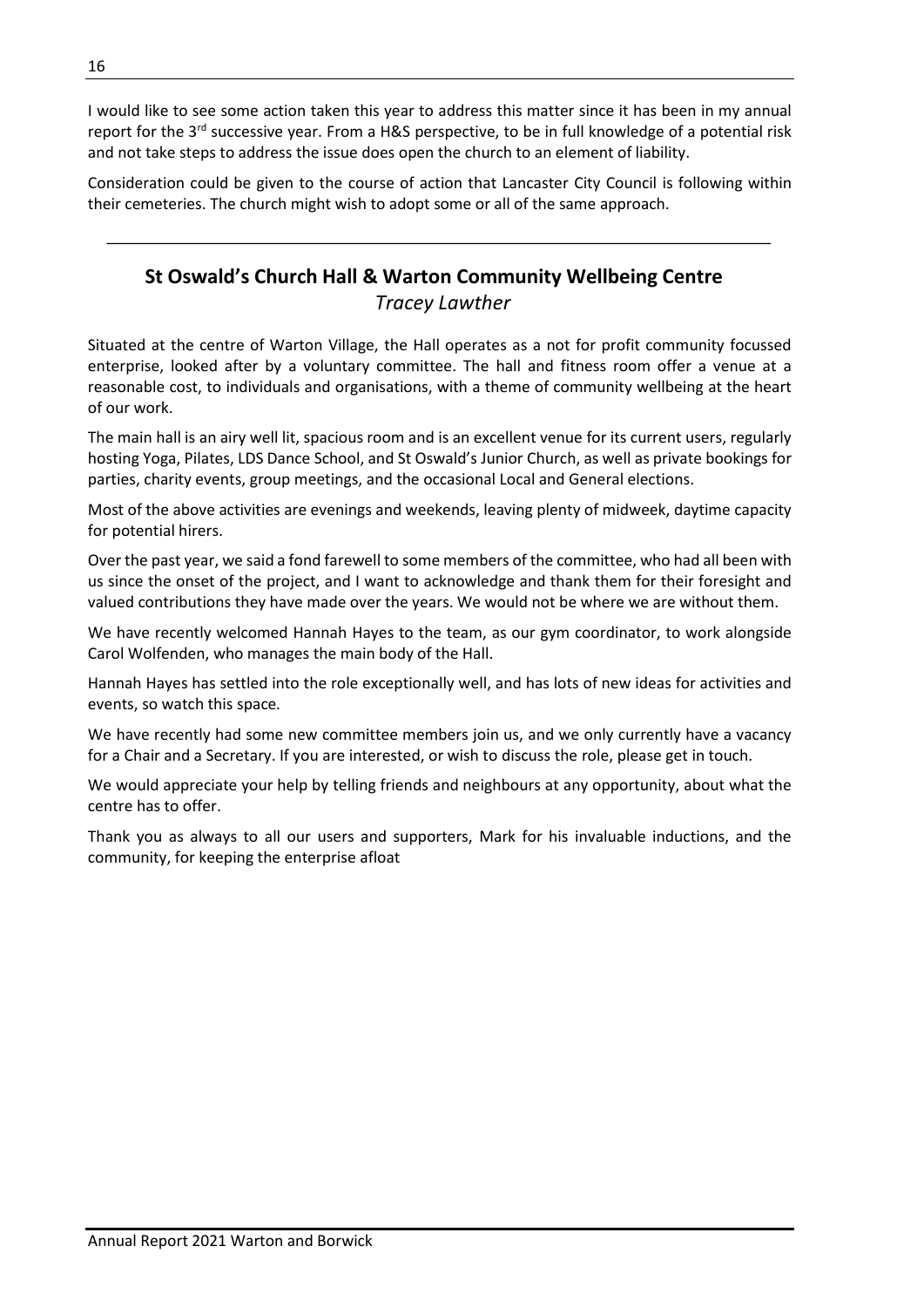# **Finance Report and Accounts for the Parish of Warton for the year ended 31 December 2021**

*Keith Gaydon (St Oswald's Treasurer) Joyce Tombs (St Mary's Treasurer)*

### **Overall parish financial position**

2021 was another atypical year due in part to the impact of the pandemic on the activities of the churches but also several other factors which combined to produce some odd and misleading results. The main headline that it appears can be taken away from this year's statement is that overall the parish had a deficit of £602 for the year. Given that the deficits for 2020 and 2019 were £15,006 and £27,779 respectively this could be seen as something of a success. However, if we examine the figures more closely, we can see that it is not as straightforward as it seems.

The Parish Share requested by the Diocese for 2021 was £59,984. The PCC decided that it would not be possible to pay this amount without reducing our reserves to an unacceptable level, possibly wiping them out entirely, and the amount paid was £36,000, the same as in 2020, meaning we ended the year owing the Diocese £23,984.

The Gift Aid income for 2021 is nil (in 2020 it was £10,686). Although Gift Aid claims for a total of £8,818 were submitted to HMRC during the year no money was received in time to be included in the accounts. We have now received this money and it will be included in the 2022 accounts.

St Oswald's received a donation of £6,576 from an anonymous donor in the USA.

As detailed in St Mary's statement (below) they received a one-off payment of £4,000 when they transferred their bank account from NatWest to the Co-op bank.

The Church Hall accounts showed a surplus of £7 415 but this included Covid grants of £2,435 and a one-off payment of £1,250 for transferring the Hall bank account from NatWest to the Co-op Bank.

So, if we had paid the Parish Share in full, received the Gift Aid but none of the one-off receipts we would have had a deficit of just over £30,000, which is a sobering thought.

#### **Warton, St Oswald**

#### **St Oswald's receipts**

St Oswald's receipts for 2021 was £74,281, an increase of £9,677 from the previous year. This figure includes the donation of £6,576 and the one-off payments and grants to the Church Hall account mentioned above but not the 2021 Gift Aid claim.

Planned giving rose slightly as did collections at services. By the end of the year we had not seen the final outcome of the stewardship campaign on regular monthly giving as some of the standing orders had not started but one-off donations totalled £945. Regretfully, we did lose several regular givers during the year some sadly died but others moved on to pastures new.

The only activities which generated finds during the year were the Parish News advertising (£1,682) and Coffee Stop and Breaking Bread (£360).

The continuing very low interest rates means not only that the income from our investments totalled just £30 from a fund of £30,000, but also that the churchyard grant from the E and R Wilson Charitable Fund was less than half the previous year at £499.

At this point I would like to register my thanks to Janet Mann and Jean Robinson, who are responsible for counting and banking all the cash and cheques that come in, and Malcolm Brown who processes and submits or Gift Aid claim each year. These are invaluable services, and it would be much, much more difficult for me to do this job without their help.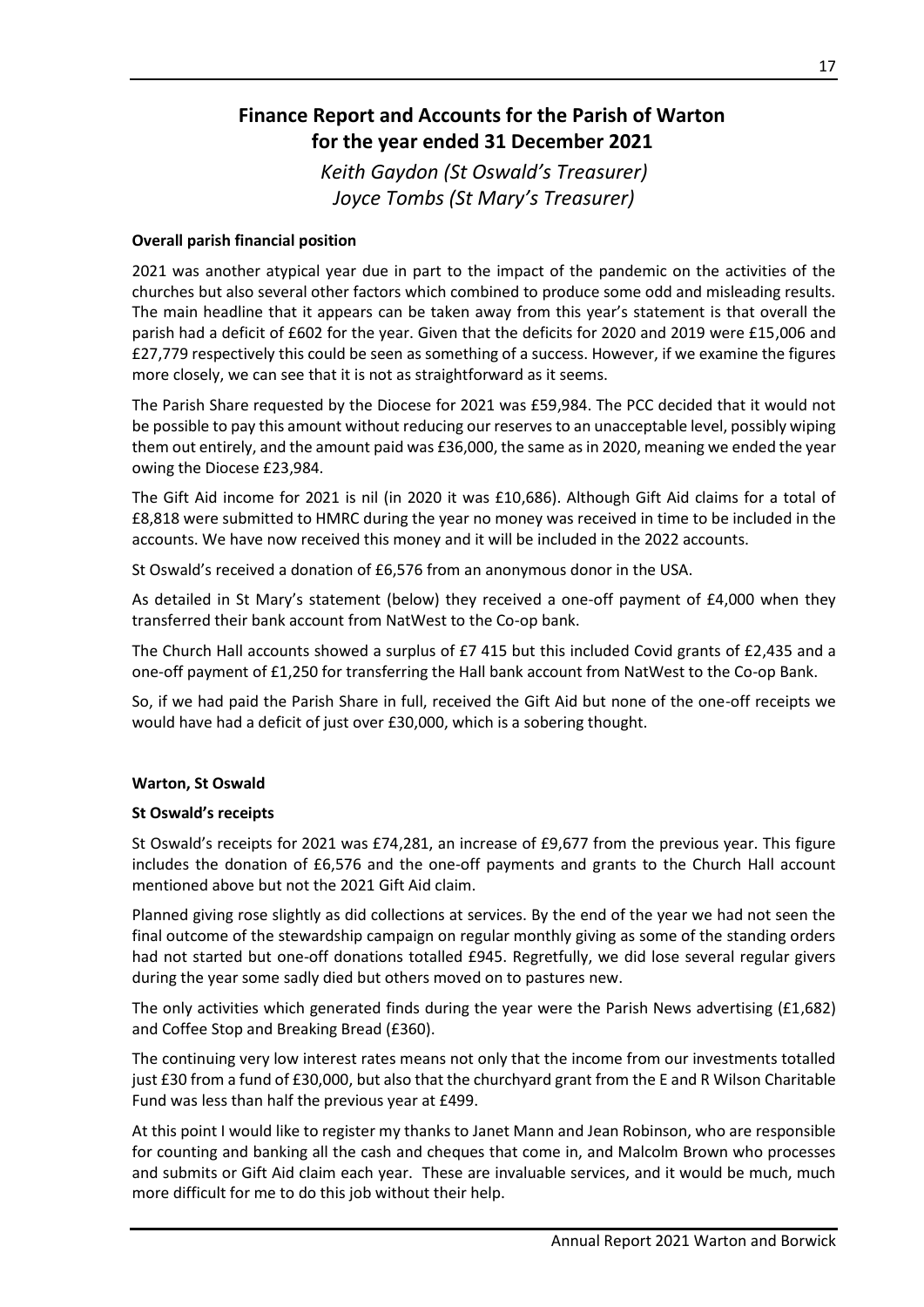### **St Oswald's expenditure**

The overall financial position was helped by a reduction in expenditure of £4,038, although almost all this reduction was the result of no major work or repairs being necessary in 2021. All the other areas remained broadly the same as the previous year.

### **Funds**

The Flower fund (a designated fund) stood at £420, an increase of £141 over the year. The Verger fund (a designated fund) stood at £2,429. As we do not currently have a verger, the verger's fees from weddings and funerals are paid into this fund and the PCC can use the money for specific purposes. The Junior Church fund (a new designated fund) stood at £500 as the result of a donation.

The Churchyard fund (a restricted fund) was empty at the end of the year. It will continue to receive money each year from the E and R Wilson Charitable Fund, but this is unlikely to be enough to cover all the costs and therefore in future the additional costs will be met from general funds.

The Restoration fund (a restricted fund) stood at £37,012 an increase of £1,026. There were no major works or repairs in 2021 and therefore nothing was spent from this fund.

The end of the year the general account contained £20,811.

#### **Borwick, St Mary**

### **Unrestricted funds**

During 2021 the number of services, activities and fundraising events held at St Mary's were, for the second year running, adversely affected by the Covid-19 restrictions. However, voluntary income received in 2021 totalled £4,411 which, excluding Gift Aid, was almost exactly the same as in 2020. This was in part due to the Giving in Grace stewardship campaign held in Autumn 2021 which led to receipts from one-off donations plus new and increased donations from regular givers totalling £520 in 2021. This is pledged to rise to an additional £1,400 per annum from 2022. This extra giving offset a reduction from collections at services and the loss of planned giving from a number of long-standing donors who sadly have died. Our grateful thanks go to all, whether longstanding or new, who give generously to support our mission.

The 2020 Gift Aid reclaim from HMRC was not received until January 2022 and so is not included in the 2021 receipts and payments account. This amounted to £877 and will be reported in 2022.

Except for £322 raised at the Open Garden event in August no other fundraising events were undertaken due to the uncertainties of the Covid-19 pandemic. However, St Mary's benefitted from an exceptional one-off receipt of £4,000, by taking advantage of a government-backed incentive to switch its bank account away from NatWest Bank. As a result, total unrestricted receipts rose from £6,445 in 2020 to £9,606 in 2021.

Against this, general expenditure rose by £911, due mainly to an increase in utility costs of £897 and in other costs associated with the gradual resumption of services following closures and restrictions in 2020 and early 2021. St Mary's paid £4,300 to St Oswald's as its contribution towards the overall Parish Share. It is planned to increase this in 2022.

Overall receipts on the unrestricted (or general) fund exceeded payments by £40 (2020 £2,210 deficit).

#### **Restricted Funds**

A new restricted fund was created with the receipt of a grant of £1,000 from the Elizabeth and Richard Wilson Charitable Fund for the provision of equipment needed to enable the live streaming of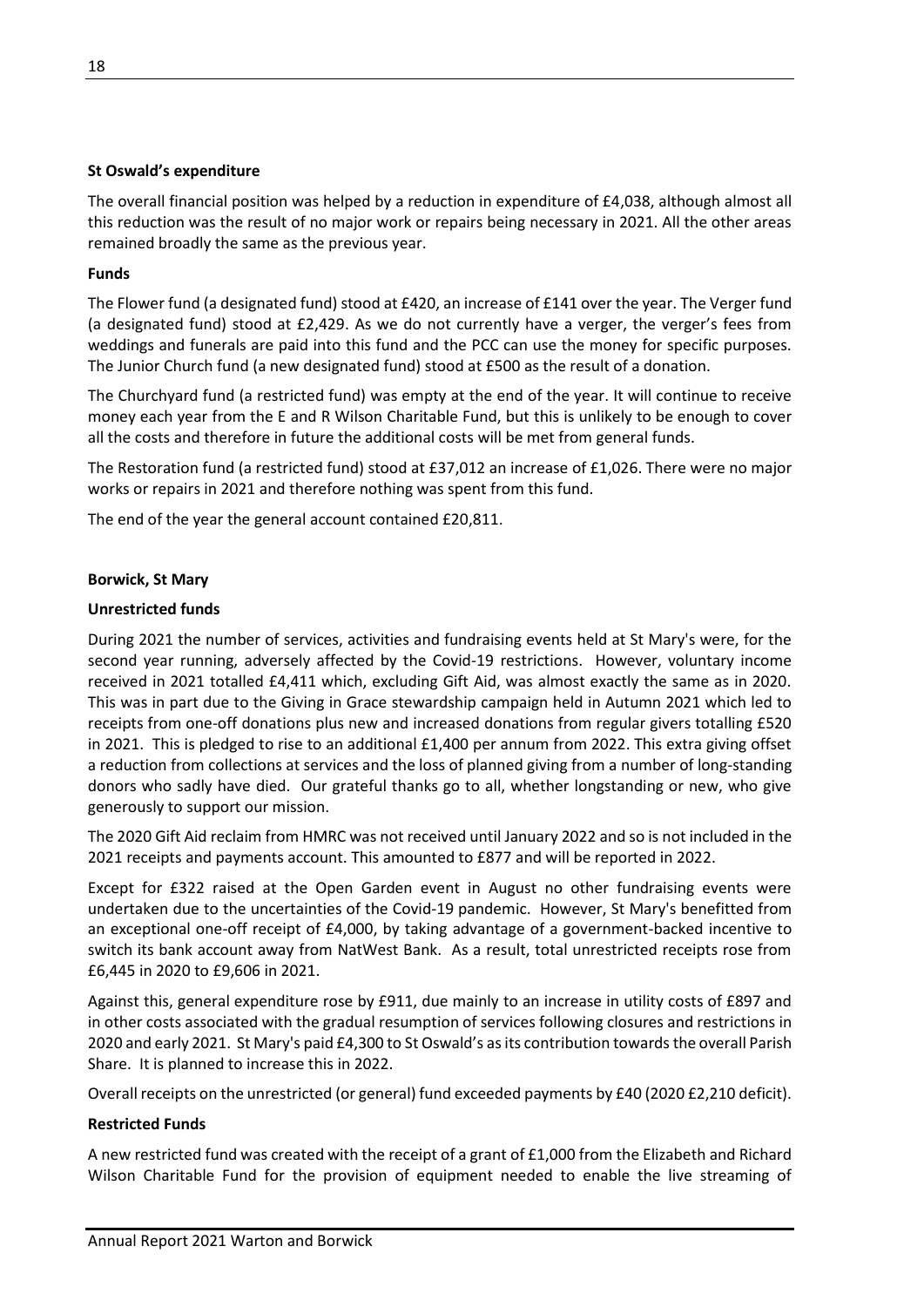communal services of worship. Of this £567 was spent on equipment in 2021 with the balance carried forward. The existing restricted fund for the construction and reordering project reduced by £1,077 with the payment of the retention on the heating contract and the purchase of additional equipment. The retention of £2,100 plus VAT on the main contract has not been released.

Overall, payments on the restricted funds exceeded receipts by £644.

### **Financial Position**

The resultant cash balances at 31 December 2021 were £12,498 (2020: £13,102). The market value of the investments held on behalf of St Mary's via the Diocese was £31,870, an increase of £4,007 over the year. Taken together with the net cash reduction of £604 this resulted in an increase in reserves of £3,603 from £40,965 to £44,368. Of this £32,349 is unrestricted and £12,019 restricted.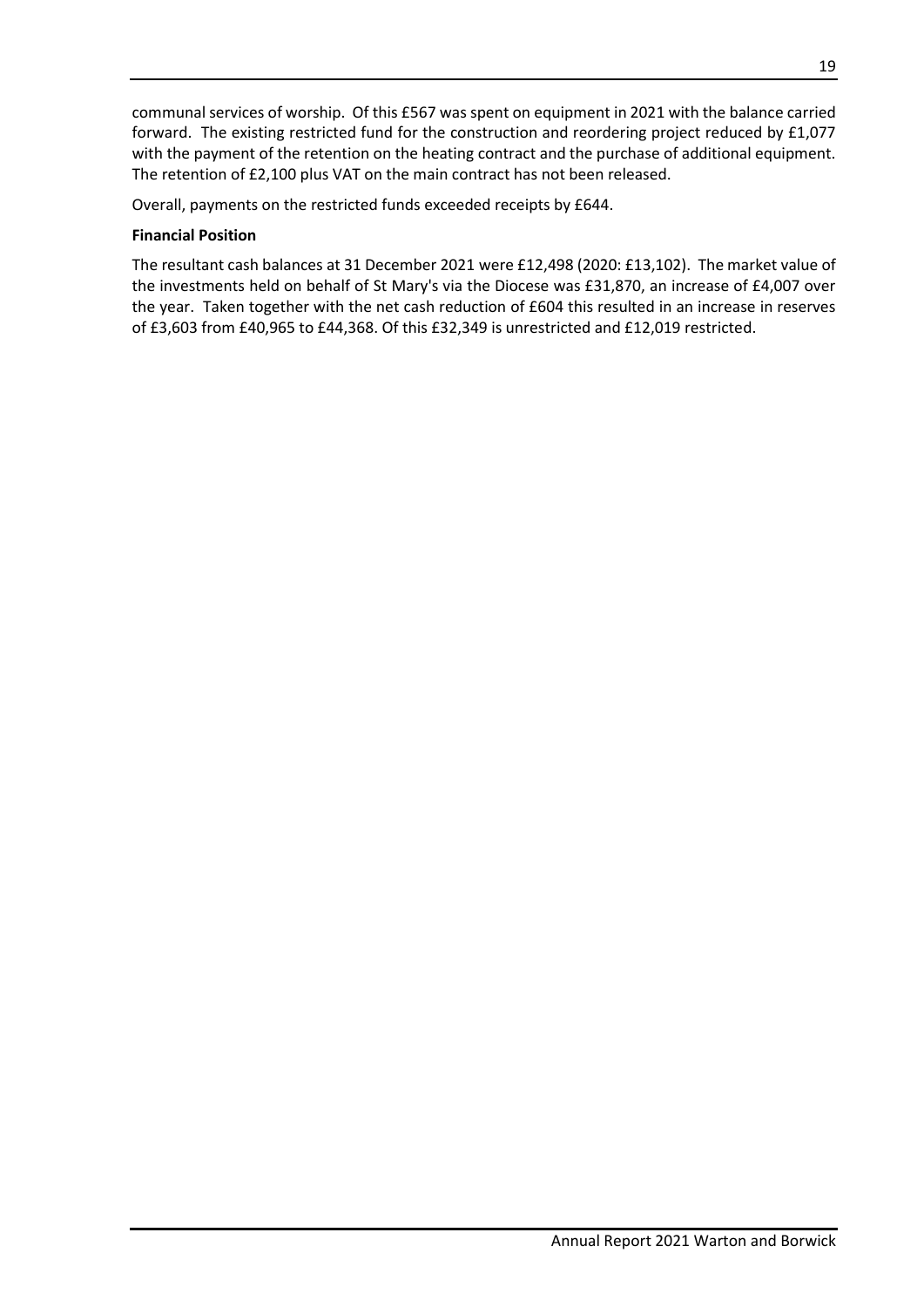# **Independent Examiner's Report to the Trustees/Members of the Parochial Church Council of the Ecclesiastical Parish of Warton**

I report to the trustees on my examination of the accounts of the above for the year ended 31 December 2021.

As the charity's trustees, you are responsible for the preparation of the accounts in accordance with the requirements of the Charities Act 2011 ("the Act").

I report in respect of my examination of the Trust's accounts carried out under section 145 of the 2011 Act and in carrying out my examination, I have followed all the applicable Directions given by the Charity Commission under section 145(5)(b) of the Act.

I have completed my examination. I confirm that no material matters have come to my attention in connection with the examination giving me cause to believe that in any material respect:

- 1. accounting records were not kept in respect of the Parochial Church Council as required by section 130 of the Act; or
- 2. the accounts did not accord with the accounting records;

I have no concerns and have come across no other matters in connection with the examination to which attention should be drawn in this report in order to enable a proper understanding of the accounts to be reached.

Mr Trevor Williams Address: 3 Kershaw Drive, Lancaster LA1 3FY Date: 26<sup>th</sup> April 2022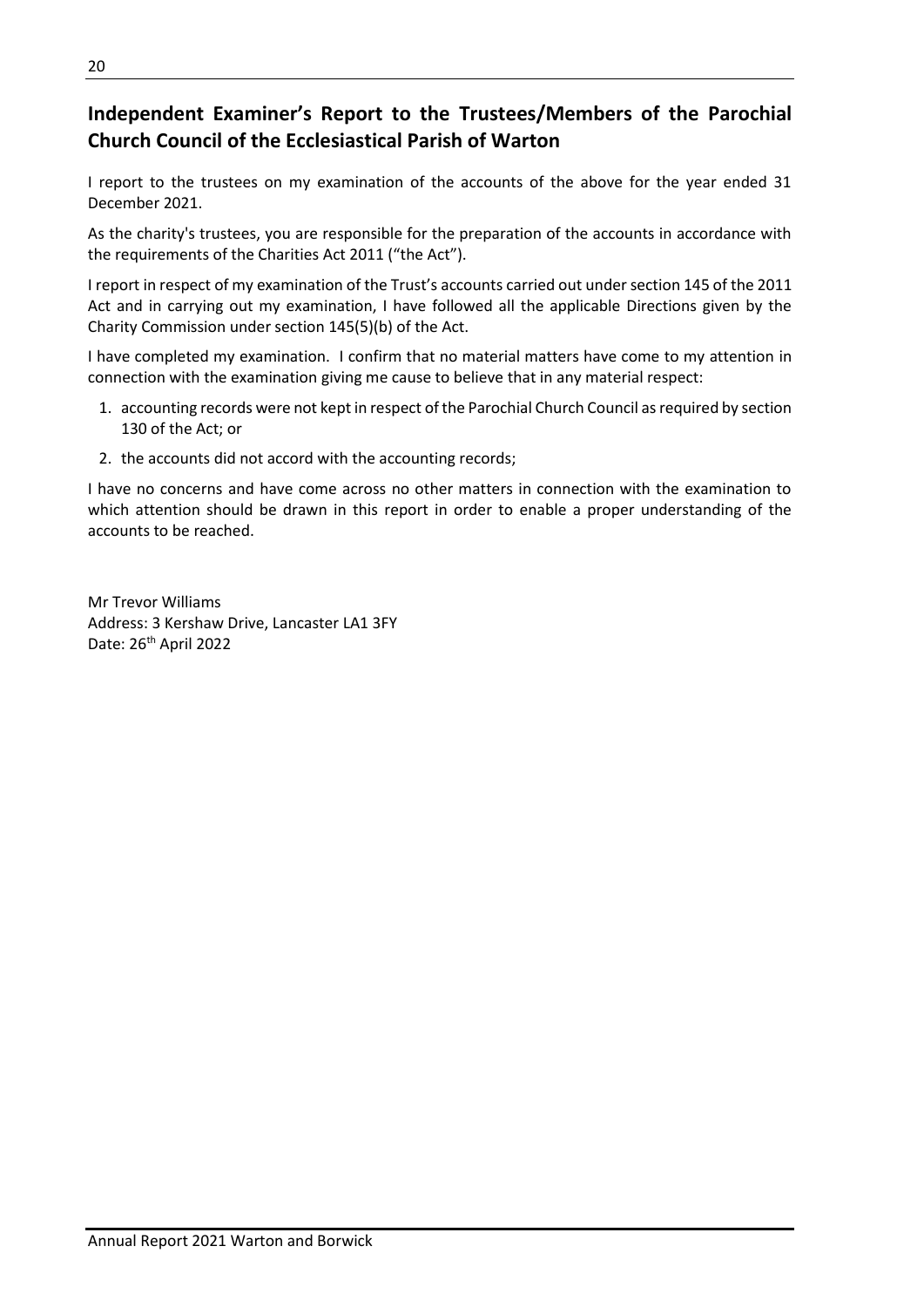| <b>Receipts and Payments Accounts</b>       |                                |                          | <b>COMBINED</b> |          |
|---------------------------------------------|--------------------------------|--------------------------|-----------------|----------|
|                                             | <b>Unrestricted Restricted</b> |                          | Total           | Total    |
|                                             | <b>Funds</b>                   | Funds                    | 2021            | 2020     |
| <b>Notes</b>                                | £                              | £                        | £               | £        |
| <b>RECEIPTS</b><br>1                        |                                |                          |                 |          |
| <b>Voluntary Receipts</b>                   |                                |                          |                 |          |
| Planned giving                              | 28,952                         |                          | 28,952          | 26,990   |
| Collections at services                     | 3,648                          |                          | 3,648           | 2,762    |
| All other giving/voluntary receipts         | 15,295                         | 1,864                    | 17,160          | 10,187   |
| Gift Aid recovered                          |                                |                          |                 | 10,686   |
|                                             | 47,895                         | 1,864                    | 49,759          | 50,625   |
| <b>Activities for Generating Funds</b>      | 17,256                         |                          | 17,256          | 9,257    |
| <b>Investment Income</b>                    | 843                            |                          | 843             | 973      |
| <b>Church Activities</b>                    | 5,406                          |                          | 5,406           | 2,917    |
| <b>Other Receipts</b>                       | 5,752                          | 1,000                    | 6,752           | 27,517   |
| <b>Total Receipts</b>                       | 77,152                         | 2,864                    | 80,016          | 91,289   |
| <b>PAYMENTS</b>                             |                                |                          |                 |          |
| <b>Church Activities</b>                    |                                |                          |                 |          |
| Diocesan Parish Share contribution          | 36,000                         | $\overline{\phantom{a}}$ | 36,000          | 36,000   |
| Clergy and staffing costs                   | 9,565                          | $\alpha$                 | 9,565           | 9,652    |
| Church running expenses                     | 17,293                         | 1,778                    | 19,071          | 22,948   |
| Hall running costs                          | 7,477                          | ÷                        | 7,477           | 5,892    |
| Major church repairs and maintenance        | 4,695                          | $\frac{1}{2}$            | 4,695           | 4,016    |
| Mission giving and donations                | 810                            | $\overline{\phantom{a}}$ | 810             | 1,323    |
| Other expenditure                           | 1,229                          | Ξ                        | 1,229           | 269      |
|                                             | 77,069                         | 1,778                    | 78,847          | 80,100   |
| Cost of generating funds                    | 120                            | ÷.                       | 120             | 125      |
| <b>Governance costs</b>                     | 6                              |                          | 6               | 604      |
| <b>Other Payments</b>                       |                                |                          |                 |          |
| Church building and reordering project      |                                | 1,077                    | 1,077           | 25,466   |
| Livestreaming Equipment                     |                                | 567                      | 567             |          |
| <b>Total Payments</b>                       | 77,196                         | 3,422                    | 80,617          | 106,295  |
| Excess/ (Deficit) of Receipts over Payments | (44)                           | (558)                    | (602)           | (15,006) |
| <b>Transfer between funds</b>               | (47)                           | 47                       |                 |          |
|                                             | (91)                           | (511)                    | (602)           | (15,006) |
| Cash at bank and in hand on 1 January       |                                |                          | 74,271          | 89,277   |
| Cash at bank and in hand at 31 December     |                                |                          | 73,669          | 74,271   |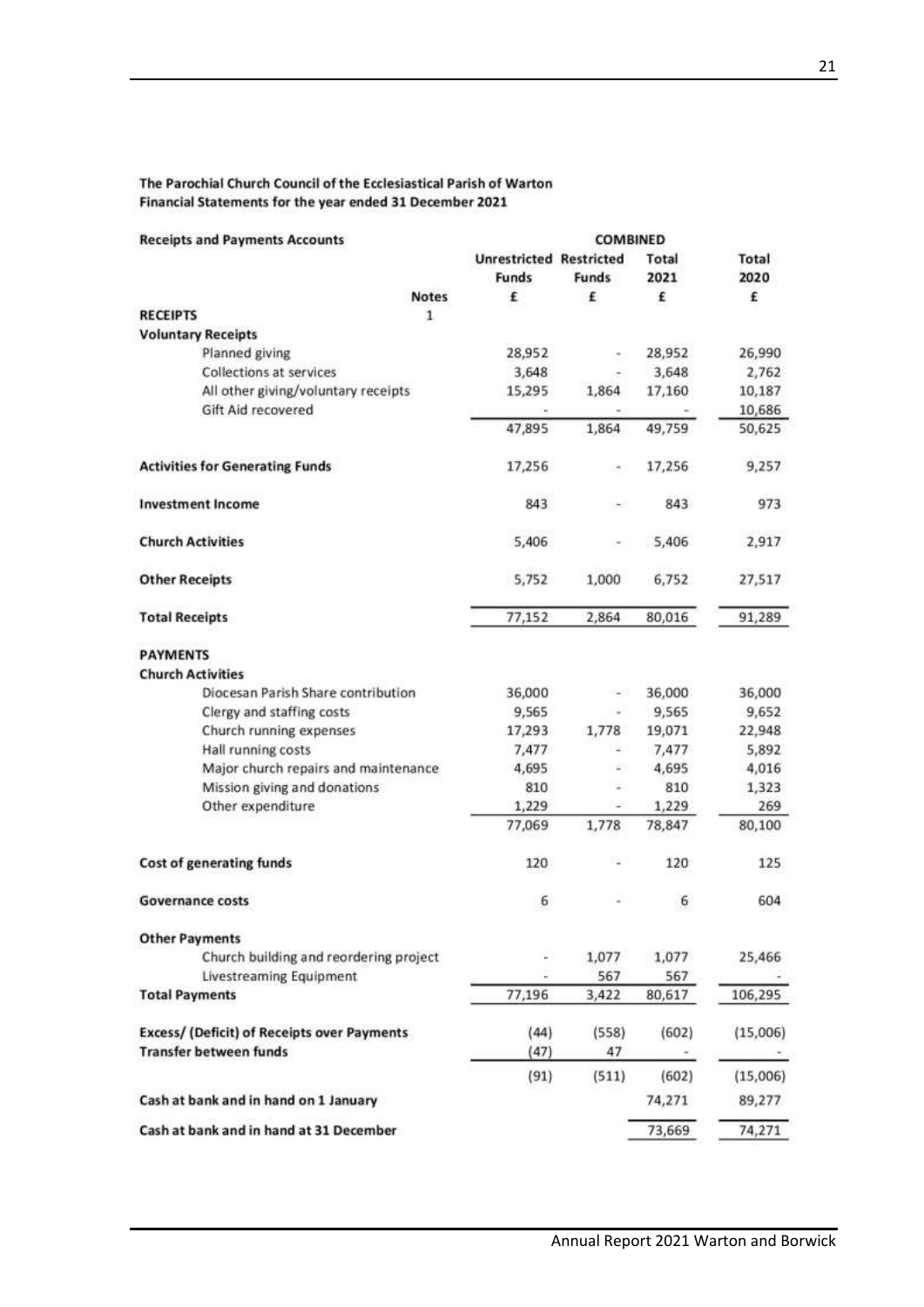#### The Parochial Church Council of the Ecclesiastical Parish of Warton Combined Statement of Assets and Liabilities as at 31 December 2021

|                                          |         | <b>Unrestricted Restricted</b><br>Funds<br>£ | Funds<br>£ | Total<br>2021<br>£ | Total<br>2020<br>£ |
|------------------------------------------|---------|----------------------------------------------|------------|--------------------|--------------------|
| <b>Investments</b>                       |         |                                              |            |                    |                    |
| St Mary's - Investment accounts          |         |                                              |            |                    |                    |
| Sharp Legacy Share Account at valuation  |         | 6,642                                        |            | 6,642              | 5,807              |
| Building Fund Share Account at valuation |         | 15,228                                       | 10,000     | 25,228             | 22,056             |
|                                          |         | 21,870                                       | 10,000     | 31,870             | 27,863             |
| Cash at Bank and in Hand                 |         |                                              |            |                    |                    |
| St Oswald's                              |         |                                              |            |                    |                    |
| Main current account                     |         | 10,004                                       | 7,011      | 17,015             | 23,542             |
| CBF Church of England Deposit Fund       |         |                                              | 30,000     | 30,000             | 30,000             |
| E & R Wilson Churchyard Trust account    |         | 2,043                                        |            | 2,043              | 2,929              |
| Church Hall account                      |         | 12,113                                       | $\bar{~}$  | 12,113             | 4,698              |
| Sub total St Oswald's                    |         | 24,160                                       | 37,011     | 61,171             | 61,169             |
| St Mary's                                |         |                                              |            |                    |                    |
| Main current account                     |         | 3,503                                        | 2,019      | 5,522              | 6,939              |
| Diocesan held Deposit account            |         | 4,433                                        |            | 4,433              | 3,790              |
| Diocesan held Sharp account              |         | 2,543                                        |            | 2,543              | 2,373              |
| Sub total St Mary's                      |         | 10,479                                       | 2,019      | 12,498             | 13,102             |
| Total cash at bank and in hand           |         | 34,639                                       | 39,030     | 73,669             | 74,271             |
| <b>Total Cash and Investments</b>        | Note 17 | 56,509                                       | 49,030     | 105,539            | 102,134            |

#### **Debtors**

Gift Aid claims in respect of the year 2020 were made in April 2021 and September 2021 for St Oswald's and St Mary's respectively.

As at December 2021 neither church had received payment.

| Debtors at 31 December 2021 were: | 2021  | 2020   |
|-----------------------------------|-------|--------|
| Gift Aid reclaim - St Oswald's    | 7.940 | $\sim$ |
| Gift Aid reclaim - St Mary's      | 877   | $\sim$ |
|                                   | 8.817 | $\sim$ |
|                                   |       |        |

Approved by the Parochial Church Council on 12th May 2022 and signed on its behalf by:

The Reverend Robin A R Figg

Mr Keith Gaydon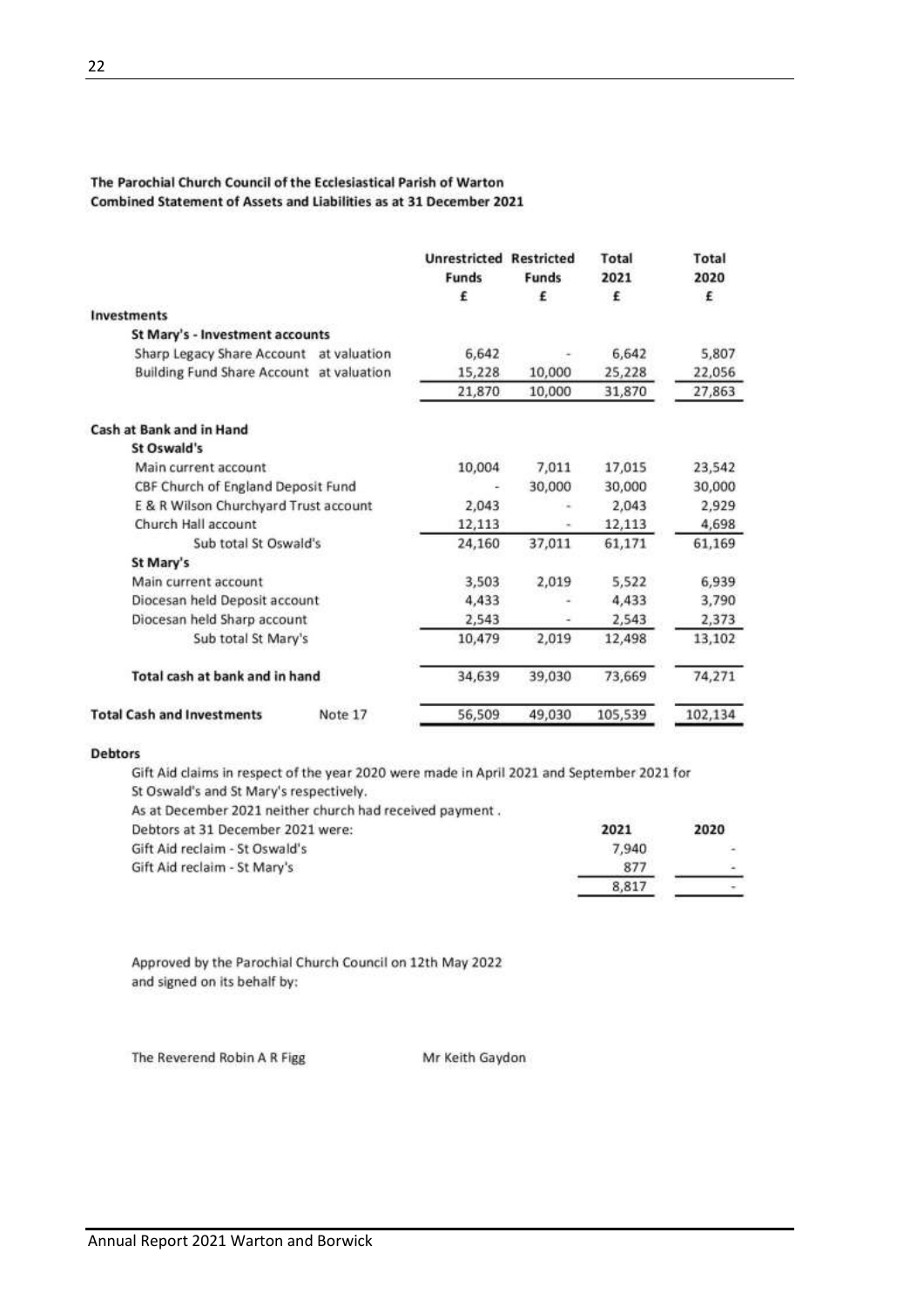| <b>Receipts and Payments Accounts</b>                          |                         | Warton, St Oswald            |                            |                 |                |  |  |  |
|----------------------------------------------------------------|-------------------------|------------------------------|----------------------------|-----------------|----------------|--|--|--|
|                                                                |                         | <b>Unrestricted</b><br>Funds | <b>Restricted</b><br>Funds | Total<br>2021   | Total<br>2020  |  |  |  |
|                                                                | <b>Notes</b>            | £                            | £                          | £               | £              |  |  |  |
| <b>RECEIPTS</b>                                                |                         |                              |                            |                 |                |  |  |  |
| <b>Voluntary Receipts</b>                                      |                         |                              |                            |                 |                |  |  |  |
| Planned giving                                                 |                         | 26,077                       |                            | 26,077          | 24,185         |  |  |  |
| Collections at services<br>All other giving/voluntary receipts | 2                       | 3,323<br>14,084              | 1,864                      | 3,323<br>15,949 | 2,331<br>9,018 |  |  |  |
| Gift Aid recovered                                             |                         |                              |                            |                 | 9,543          |  |  |  |
|                                                                |                         | 43,484                       | 1,864                      | 45,348          | 45,077         |  |  |  |
| <b>Activities for Generating Funds</b>                         | 3                       | 16,934                       |                            | 16,934          | 9,257          |  |  |  |
| <b>Investment Income</b>                                       | 4                       | 30                           |                            | 30              | 167            |  |  |  |
| <b>Church Activities</b>                                       | 5                       | 5.346                        |                            | 5.346           | 2.826          |  |  |  |
| <b>Other Receipts</b>                                          | 6                       | 6,623                        |                            | 6,623           | 7,277          |  |  |  |
| Transfers or receipts from other funds                         |                         |                              | ¥,                         |                 |                |  |  |  |
| <b>Total Receipts</b>                                          |                         | 72,417                       | 1,864                      | 74,281          | 64,604         |  |  |  |
| <b>PAYMENTS</b>                                                |                         |                              |                            |                 |                |  |  |  |
| <b>Church Activities</b>                                       |                         |                              |                            |                 |                |  |  |  |
| Diocesan Parish Share contribution                             |                         | 36,000                       | ¥.                         | 36,000          | 36,000         |  |  |  |
| Clergy and staffing costs                                      | 7                       | 9,565                        |                            | 9,565           | 9,652          |  |  |  |
| <b>Church Running Expenses</b>                                 | $\overline{\mathbf{g}}$ | 17,293                       | 1,778                      | 19,072          | 19,292         |  |  |  |
| Hall running costs                                             |                         | 7,477                        | $\overline{a}$             | 7.477           | 5,893          |  |  |  |
| Major church repairs and maintenance                           | 9                       |                              |                            |                 | 4,016          |  |  |  |
| Mission giving and donations                                   |                         | 810                          | g,                         | 810             | 1,323          |  |  |  |
| Other expenditure                                              |                         | 1,229<br>72,374              | ¥.<br>1,778                | 1,229<br>74,152 | 269<br>76,445  |  |  |  |
|                                                                |                         |                              |                            |                 |                |  |  |  |
| <b>Cost of generating funds</b>                                |                         | 120                          | ÷.                         | 120             | 125            |  |  |  |
| Governance costs                                               |                         | 6                            | s                          | 6               | 604            |  |  |  |
| Transfers to other funds/branches                              |                         | £)                           | ×                          |                 | 1,143          |  |  |  |
| <b>Total Payments</b>                                          |                         | 72,501                       | 1,778                      | 74,279          | 78,317         |  |  |  |
| Excess/ (Deficit) of Receipts over Payments                    |                         | (84)                         | 86                         | $\overline{2}$  | (13, 713)      |  |  |  |
| <b>Transfer between funds</b>                                  |                         | 47                           | (47)                       | ö               |                |  |  |  |
| Cash at bank and in hand on 1 January                          |                         |                              |                            | 61,169          | 74,882         |  |  |  |
| Cash at bank and in hand at 31 December                        |                         |                              |                            | 61.171          | 61,169         |  |  |  |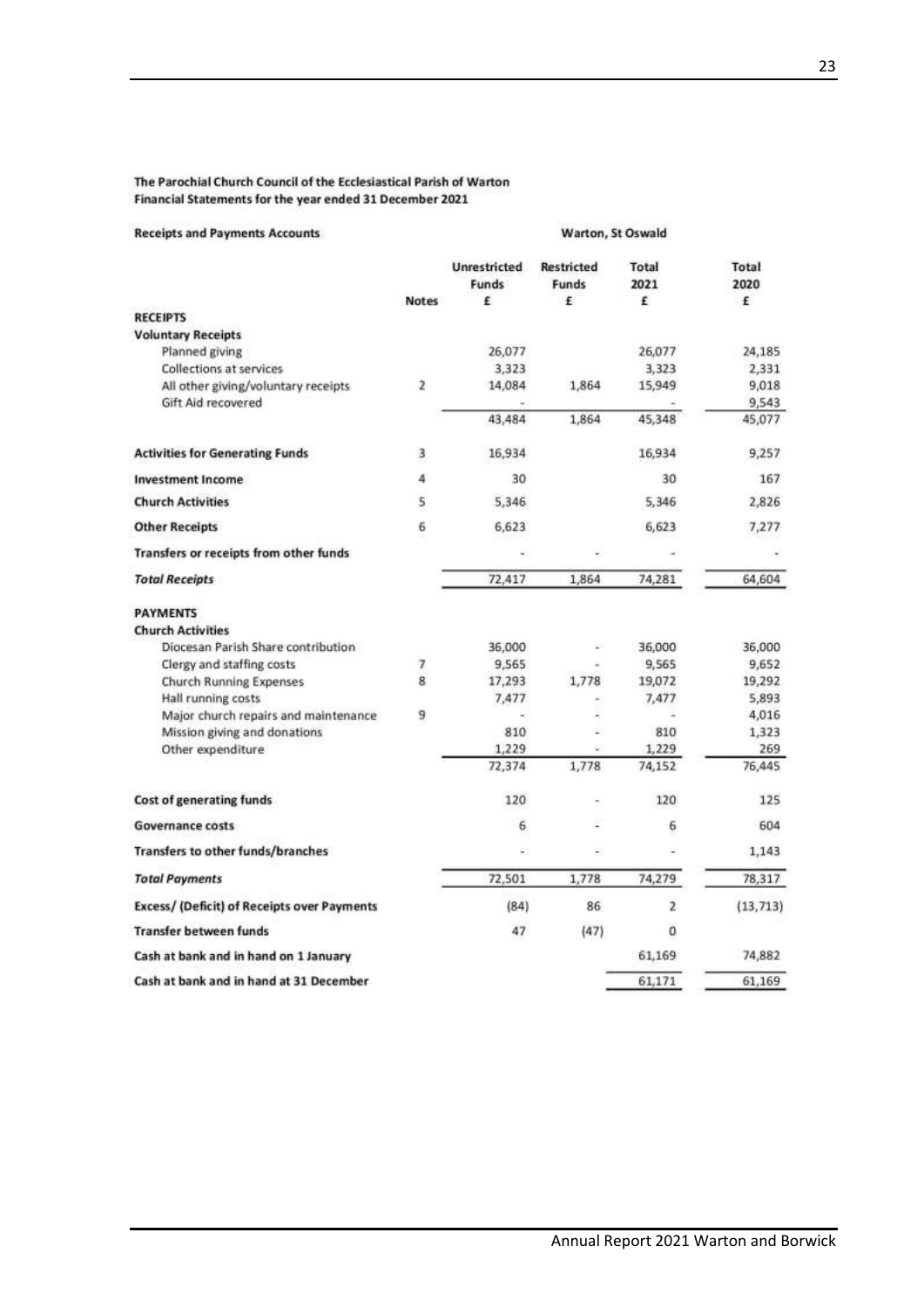| <b>Receipts and Payments Accounts</b>                            |       | <b>Borwick, St Mary</b>                        |       |               |               |  |
|------------------------------------------------------------------|-------|------------------------------------------------|-------|---------------|---------------|--|
|                                                                  |       | <b>Unrestricted Restricted</b><br><b>Funds</b> | Funds | Total<br>2021 | Total<br>2020 |  |
| <b>RECEIPTS</b>                                                  | Notes | £                                              | £     | £             | £             |  |
| <b>Voluntary Receipts</b>                                        |       |                                                |       |               |               |  |
| Planned giving                                                   |       | 2,875                                          | ú.    | 2,875         | 2,805         |  |
| Collections at services                                          |       | 325                                            |       | 325           | 431           |  |
| All other giving / voluntary receipts                            | 10    | 1,211                                          | ÷     | 1,211         | 1,169         |  |
| Gift Aid recovered                                               |       |                                                |       |               | 1,143         |  |
|                                                                  |       | 4,411                                          | ₽     | 4.411         | 5,548         |  |
| <b>Activities for Generating Funds</b>                           |       |                                                |       |               |               |  |
| Fund raising                                                     |       | 322                                            | ä,    | 322           |               |  |
| Investment Income                                                | 11    | 813                                            | ×,    | 813           | 806           |  |
| <b>Church Activities</b>                                         | 12    | 60                                             |       | 60            | 91            |  |
| <b>Other Receipts</b>                                            | 13    | 4,000                                          | 1,000 | 5,000         | 26,383        |  |
| <b>Total Receipts</b>                                            |       | 9,606                                          | 1,000 | 10,606        | 32,828        |  |
| <b>PAYMENTS</b>                                                  |       |                                                |       |               |               |  |
| <b>Church Activities</b>                                         |       |                                                |       |               |               |  |
| Diocesan Parish Share Contribution<br><b>Clergy and Staffing</b> |       | 4,300                                          | ÷.    | 4,300         | 4,500         |  |
| <b>Contribution to Benefice Costs</b>                            |       | 571                                            | L,    | 571           | 500           |  |
| <b>Church Running Expenses</b>                                   | 14    | 4,695                                          | ä,    | 4,695         | 3,655         |  |
|                                                                  |       | 9,566                                          | ×,    | 9,566         | 8,655         |  |
| <b>Cost of Generating Funds</b>                                  |       | $\sim$                                         |       |               |               |  |
| <b>Other Payments</b>                                            |       |                                                |       |               |               |  |
| Church Building and Reordering Project                           | 15    | Ξ                                              | 1,077 | 1,077         | 25,466        |  |
| Livestreaming equipment                                          |       |                                                | 567   | 567           |               |  |
| <b>Total Payments</b>                                            |       | 9,566                                          | 1,644 | 11,210        | 34,121        |  |
| Excess/ (Deficit) of Receipts over Payments                      |       | 40                                             | (644) | (604)         | (1, 293)      |  |
| Cash at bank and in hand on 1 January                            |       | 10,439                                         | 2,663 | 13,102        | 14,395        |  |
| Cash at bank and in hand at period end                           |       | 10,479                                         | 2,019 | 12,498        | 13,102        |  |
| Cash is represented by                                           |       |                                                |       |               |               |  |
| Current account                                                  |       |                                                |       | 5,522         | 6,939         |  |
| Diocesan Deposit account                                         |       |                                                |       | 4,433         | 3,790         |  |
| Diocesan Sharp Legacy account                                    |       |                                                |       | 2,543         | 2,373         |  |
|                                                                  |       |                                                |       | 12,498        | 13,102        |  |

24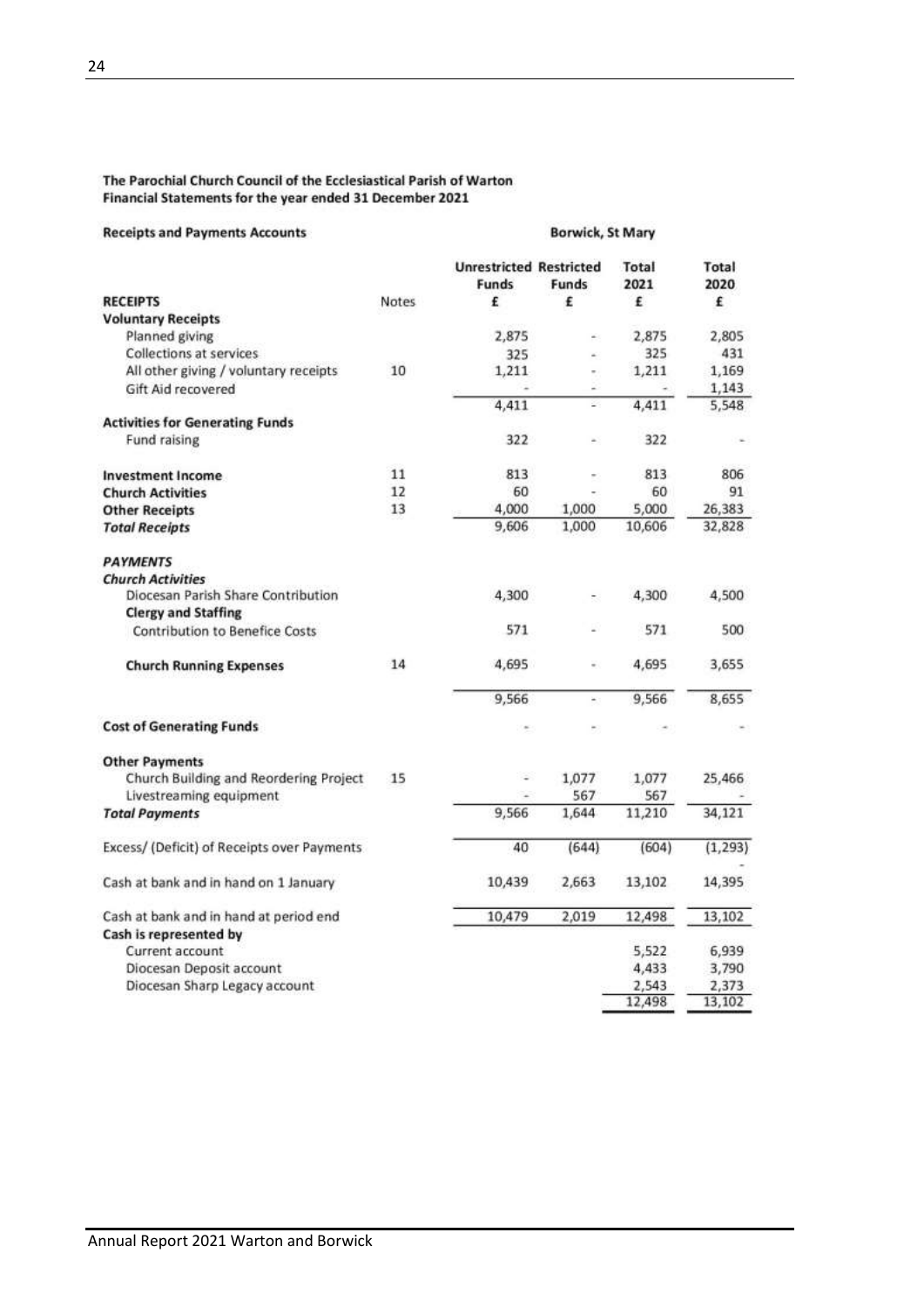#### **Notes to the Accounts**

#### 1 Accounting Policies and Explanatory Information

movement on all the underlying funds.

#### 1.1 Basis of Preparation

The financial statements have been prepared in accordance with the Charities Act 2011 and the Church Accounting Regulations 2006, using the receipts and payments basis.

The PCC has legal ownership of all assets, and responsibility for all liabilities, within the Ecclesiastical Parish, which comprise those of the Parish Church of St Oswald's, Warton, the District Church of St Mary's, Borwick, and the Church Hall at Warton. Each entity manages, operates and accounts for its finances separately under the oversight of the PCC. However, for the purposes of these Financial Statements the receipts and payments arising from the Church Hall are included within the receipts and payments account of St Oswald's Church. A separate receipts and payments account is presented for St Oswald's and St Mary's, together with explanatory notes on each. A combined receipts and payments account is presented to show the overall receipts and payments for the Parish as a whole. Transactions whereby St Oswald's receive monies which are subsequently paid over to St Mary's are eliminated on consolidation to prevent double counting. A combined statement af assets and liabilities is presented together with a note showing the

#### **1.2 VAT**

As the PCC is not registered for VAT, all figures are shown gross, that is inclusive of VAT, where applicable. Under the Listed Places of Worship Grant Scheme as operated by the Department for Digital, Culture, Media and Sport, eligible VAT is recovered by way of a grant.

#### 1.3 Grants

Grants awarded, including the above LPOW grant, are treated as income when drawn down and received. Amounts claimed but not received at the year end are included as debtors in the statement of assets and liabilities.

#### 1.4 Funds

#### **Unrestricted Funds**

These represent the funds of the PCC that are not subject to any restrictions regarding their use and are available for application on the general purposes of the PCC. **Restricted Funds** 

These are funds which are required to be used solely in accordance with specific restrictions imposed by donors or funders, or have been raised by the PCC for particular purposes.

#### **Designated Funds**

These are funds which, although not legally restricted, are allocated for a particular purpose by the PCC.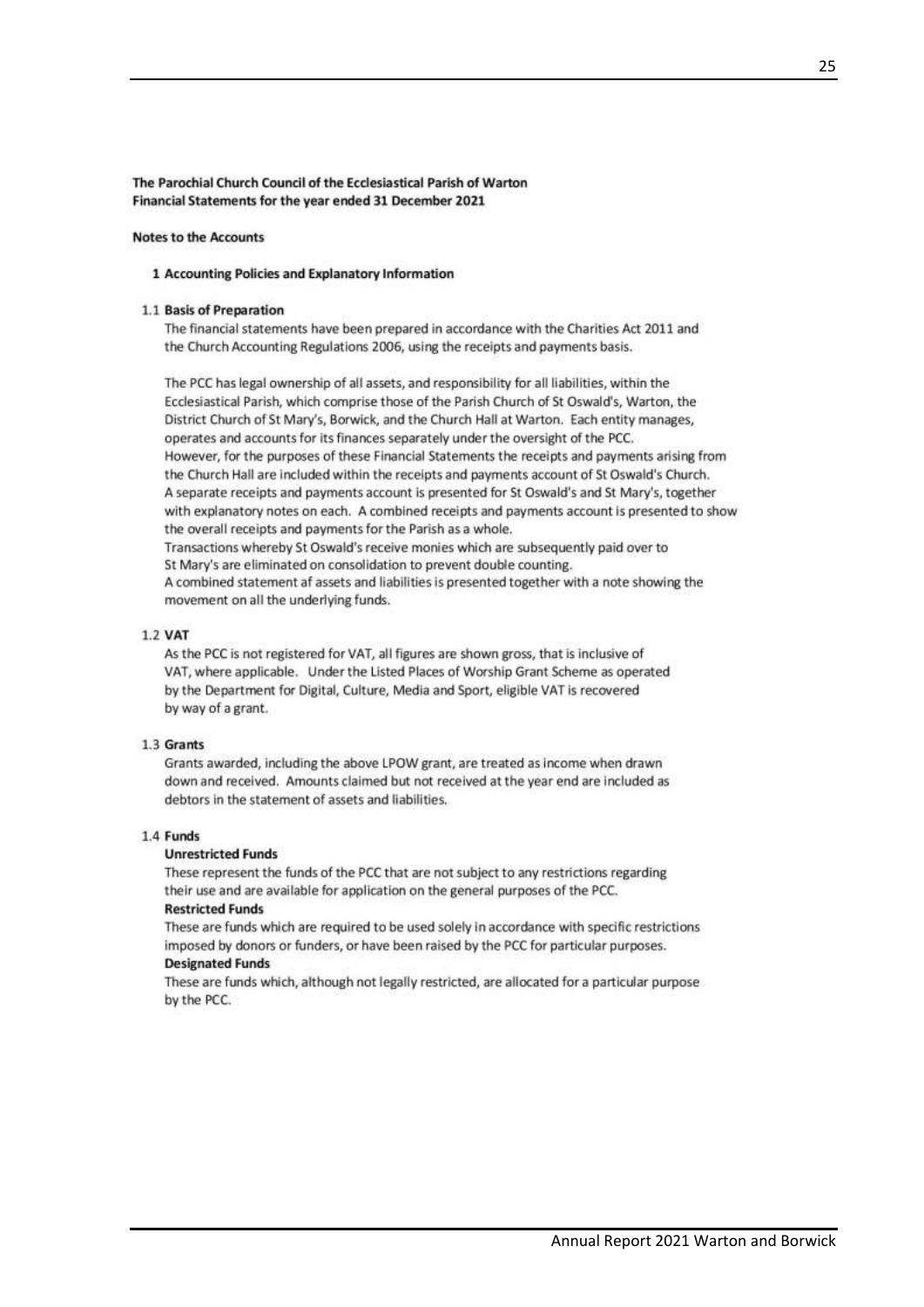| Notes to the Accounts (continued)                  | Warton, St Oswald                       |       |               |               |
|----------------------------------------------------|-----------------------------------------|-------|---------------|---------------|
|                                                    | <b>Unrestricted Restricted</b><br>Funds | Funds | Total<br>2021 | Total<br>2020 |
|                                                    | £                                       | £     | £             | £             |
| 2 All other giving/voluntary receipts              |                                         |       |               |               |
| General and other donations                        | 12,156                                  |       | 12,156        | 3,135         |
| Call to Pray and Give Appeal                       |                                         |       |               | 3,067         |
| Donations towards Parish News                      | 140                                     |       | 140           | 80            |
| Specific donations/ collections                    | 1,770                                   |       | 1,770         | 1,209         |
| Votive stand                                       | 18                                      |       | 18            | 128           |
| Grant to E&R Wilson Churchyard fund                |                                         | 499   | 499           | 1,260         |
| Churchyard fund donations                          |                                         | 339   | 339           | 30            |
| <b>Restoration fund donations</b>                  |                                         | 1,026 | 1,026         | 109           |
|                                                    | 14,084                                  | 1,864 | 15,949        | 9,018         |
| 3 Receipts from activities for generating funds    |                                         |       |               |               |
| Coffee stop                                        | 187                                     |       | 187           | 362           |
| Proceeds from Breaking Bread                       | 173                                     |       | 173           | 348           |
| Parish News advertising                            | 1,682                                   |       | 1,682         | 1,562         |
| Church hall income                                 | 14,892                                  |       | 14,892        | 6,961         |
| Book stall, crafty ladies                          |                                         |       |               | 24            |
|                                                    | 16,934                                  | ٠     | 16,934        | 9,257         |
| 4 Investment Income (Unrestricted)                 |                                         |       |               |               |
| CBF Deposit Fund interest                          |                                         |       | 30            | 167           |
|                                                    |                                         |       | 30            | 167           |
| 5 Income from Church Activities (Unrestricted)     |                                         |       |               |               |
| PCC fees (Weddings, funerals, etc.)                |                                         |       | 5,296         | 2,811         |
| Fees for courses                                   |                                         |       | 50            |               |
| Remembrance book entries                           |                                         |       |               | 15            |
|                                                    |                                         |       | 5,346         | 2,826         |
| 6 Other Receipts (Unrestricted)                    |                                         |       |               |               |
| Borwick, St Mary contribution to Parish Share      |                                         |       | 4,300         | 4,500         |
| Borwick, St Mary contribution to benefice expenses |                                         |       | 571           | 500           |
| Yealand, St John contribution to benefice expenses |                                         |       | 1,752         | 1,080         |
| General and other                                  |                                         |       |               | 54            |
| HMRC Gift Aid - St Mary's claim                    |                                         |       |               | 1,143         |
|                                                    |                                         |       | 6,623         | 7,277         |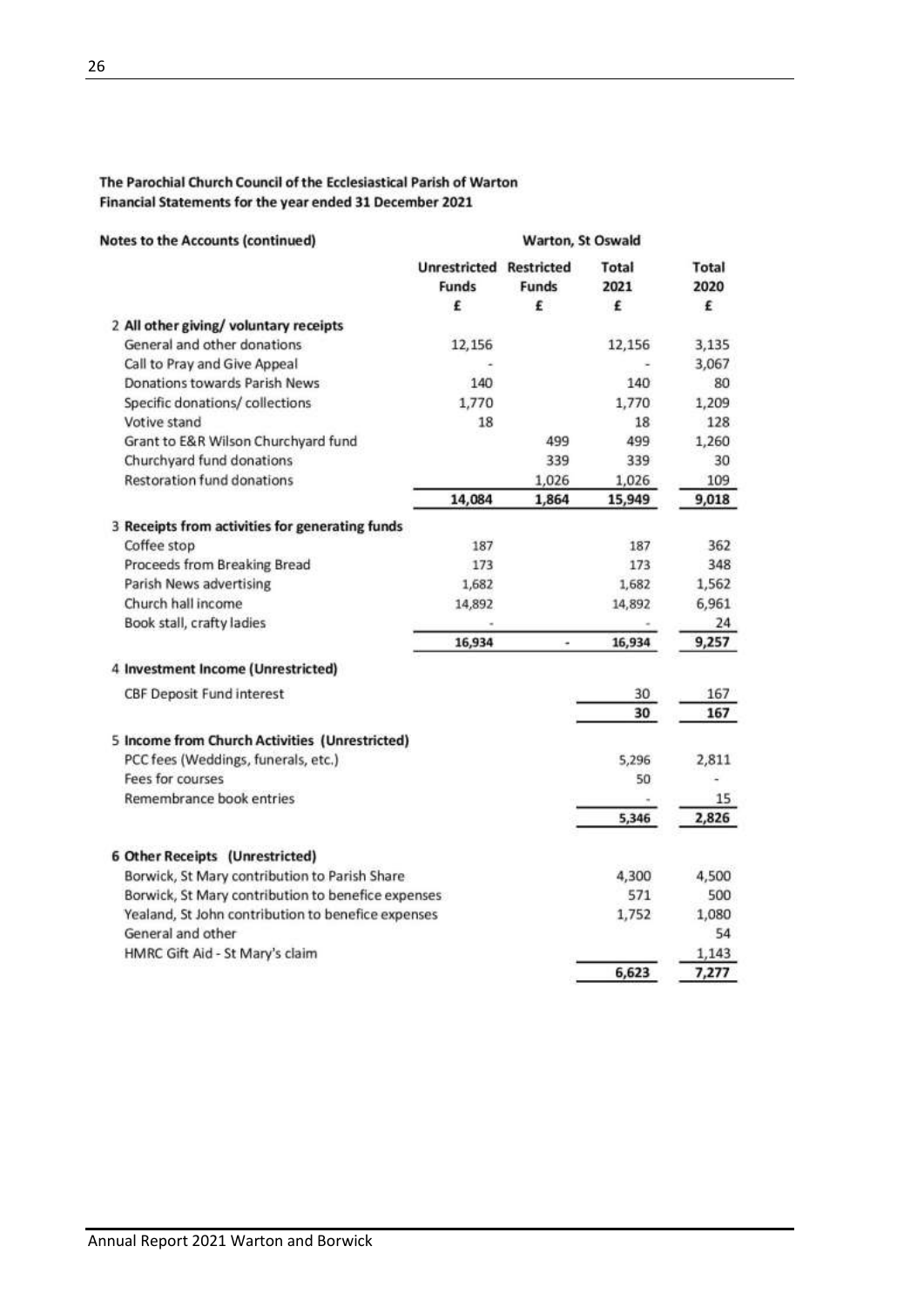| Notes to the Accounts (continued)     | Warton, St Oswald                       |       |               |               |  |
|---------------------------------------|-----------------------------------------|-------|---------------|---------------|--|
|                                       | <b>Unrestricted Restricted</b><br>Funds | Funds | Total<br>2021 | Total<br>2020 |  |
|                                       | £                                       | £     | £             | £             |  |
| 7 Clergy and Staffing                 |                                         |       |               |               |  |
| Incumbent's expenses                  | 990                                     | L,    | 990           | 1,406         |  |
| Organist' and musical director's fees | 4,620                                   | ۰     | 4,620         | 4,620         |  |
| Council tax - vicarage                | 3,344                                   | ۰     | 3,344         | 3,216         |  |
| Water rates - vicarage                | 392                                     | ۰     | 392           | 395           |  |
| Clergy telephone                      | 218                                     |       | 218           | 15            |  |
|                                       | 9,565                                   | ×,    | 9,565         | 9,652         |  |
| 8 Church running expenses             |                                         |       |               |               |  |
| Parish training and mission           |                                         |       |               | 213           |  |
| Church insurance                      | 4,205                                   |       | 4,205         | 4,198         |  |
| Organ tuning                          | 1,080                                   |       | 1,080         |               |  |
| Church maintenance and cleaning       | 1,558                                   |       | 1,558         | 2,980         |  |
| Upkeep of services                    | 1,022                                   |       | 1,022         | 1,538         |  |
| Junior church expenses                | 341                                     |       | 341           | 518           |  |
| Printing and copier costs             | 2,027                                   |       | 2,027         | 2,518         |  |
| Upkeep of churchyard                  |                                         | 1,778 | 1,778         | 887           |  |
| Printing, postage and stationery      | 1,756                                   |       | 1,756         | 1,038         |  |
| Computer consumables and repairs      |                                         |       |               |               |  |
| Church electricity and gas            | 4,937                                   |       | 4,937         | 5,174         |  |
| Church water                          | 108                                     |       | 108           | 216           |  |
| Sundry expenses                       | 261                                     |       | 261           |               |  |
| Books and cards                       |                                         |       |               | 11            |  |
|                                       | 17,293                                  | 1,778 | 19,072        | 19,292        |  |
| 9 Church repairs and maintenance      |                                         |       |               |               |  |
| Renewals                              |                                         |       |               |               |  |
| Major repairs                         | ٧                                       | U,    |               | 4,016         |  |
|                                       | ÷                                       | c     |               | 4,016         |  |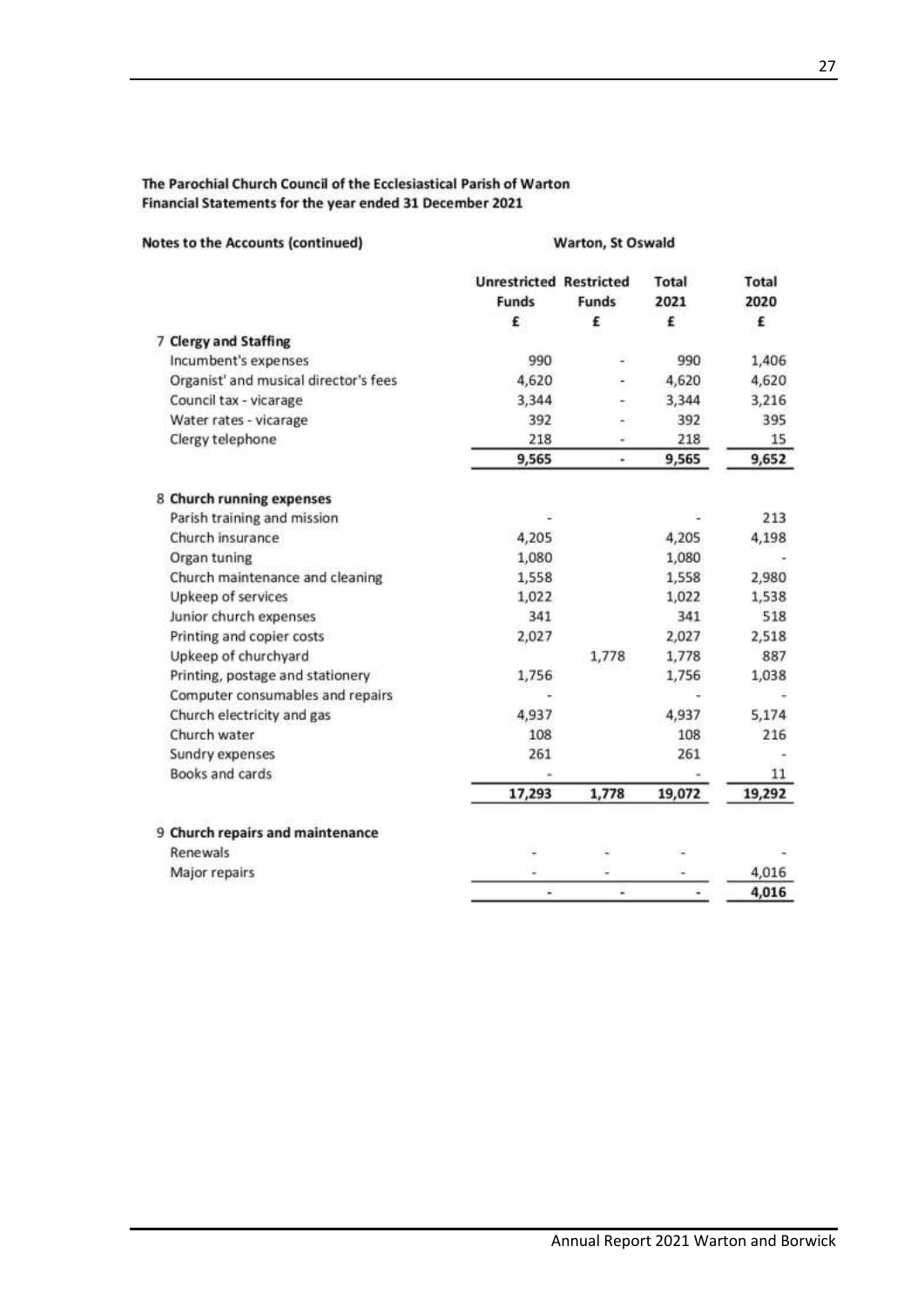| Notes to the Accounts (continued)         |                                                     | Borwick, St Mary      |                            |               |               |
|-------------------------------------------|-----------------------------------------------------|-----------------------|----------------------------|---------------|---------------|
|                                           |                                                     | Unrestricted<br>Funds | <b>Restricted</b><br>Funds | Total<br>2021 | Total<br>2020 |
|                                           |                                                     | £                     | £                          | £             | £             |
| 10 All other giving/voluntary receipts    |                                                     |                       |                            |               |               |
| General and other donations               |                                                     | 710                   | ×                          | 710           | 400           |
| Giving in Grace Campaign                  |                                                     | 350                   | ÷                          | 350           |               |
| Call to Pray and Give Appeal              |                                                     | ÷                     |                            | 꿐             | 538           |
| Other online giving                       |                                                     | 151                   | ÷                          | 151           | 231           |
|                                           |                                                     | 1,211                 | $\overline{\phantom{a}}$   | 1,211         | 1,169         |
| 11 Investment Income                      |                                                     |                       |                            |               |               |
|                                           | Dividends received on Parish Investments            | 810                   | ÷                          | 810           | 782           |
|                                           | Interest received on Diocesan held deposit accounts | 3                     | ŵ                          | з             | 24            |
|                                           |                                                     | 813                   | ۰                          | 813           | 806           |
| 12 Income from Church Activities          |                                                     |                       |                            |               |               |
| Hire/ use of church building              |                                                     | 60                    | ÷                          | 60            |               |
| Occasional fees                           |                                                     | -                     | $\sim$                     |               | 91            |
|                                           |                                                     | 60                    | ٠                          | 60            | 91            |
| 13 Other Receipts                         |                                                     |                       |                            |               |               |
|                                           | Grants received - Construction and Reordering       |                       |                            |               |               |
| Lancashire Environmental Fund             |                                                     | ×                     | ¥                          | ä.            | 15,000        |
|                                           | Department for Digital, Culture, Media and Sport:   |                       |                            |               |               |
|                                           | Listed Places of Worship Grant Scheme (VAT)         | $\sim$                | $\scriptstyle\rm{m}$       | w.            | 9,383         |
|                                           | Elizabeth and Richard Wilson Charitable Fund        | Ĉ.                    | ۳                          | $\;$          | 2,000         |
| Grants received - livestreaming           |                                                     |                       |                            |               |               |
|                                           | Elizabeth and Richard Wilson Charitable Fund        |                       | 1,000                      | 1,000         |               |
| Other - bank switching incentive          |                                                     | 4,000                 |                            | 4,000         |               |
|                                           |                                                     | 4,000                 | 1,000                      | 5,000         | 26,383        |
| 14 Church running expenses (Unrestricted) |                                                     |                       |                            |               |               |
| Church Insurance                          |                                                     | 1,662                 | ÷                          | 1,662         | 1,643         |
| Church utilities                          | - electricity                                       | 2,307                 | $\equiv$                   | 2,307         | 1,402         |
|                                           | - water                                             | 59                    | ۰                          | 59            | 67            |
| Church maintenance and cleaning           |                                                     | 60                    |                            | 60            | 152           |
| Organ maintenance                         |                                                     | 95                    | s                          | 95            |               |
| Upkeep of services                        |                                                     | 186                   | $\overline{\phantom{a}}$   | 186           | 27            |
| Upkeep of churchyard                      |                                                     | 290                   | ä,                         | 290           | 225           |
| Sundry expenditure                        |                                                     | 37                    | ×.                         | 37            | 139           |
|                                           |                                                     | 4,695                 | á.                         | 4,695         | 3,655         |
|                                           | 15 Church construction and reordering (Restricted)  |                       |                            |               |               |
| Main construction contract                |                                                     |                       |                            |               | 17,396        |
| Heating contract                          |                                                     |                       | 758                        | 758           | 1,245         |
| Architects' fees for church reordering    |                                                     |                       |                            |               | 2,400         |
| <b>Heating Consultant's Fees</b>          |                                                     |                       |                            | ÷             | 875           |
| LCC conditional discharge fee             |                                                     |                       |                            |               |               |
| Tree consultancy                          |                                                     |                       |                            | ÷             |               |
| Furniture and Equipment                   |                                                     |                       | 319                        | 319           | 3,550         |
|                                           |                                                     | ٠                     | 1,077                      | 1,077         | 25,466        |